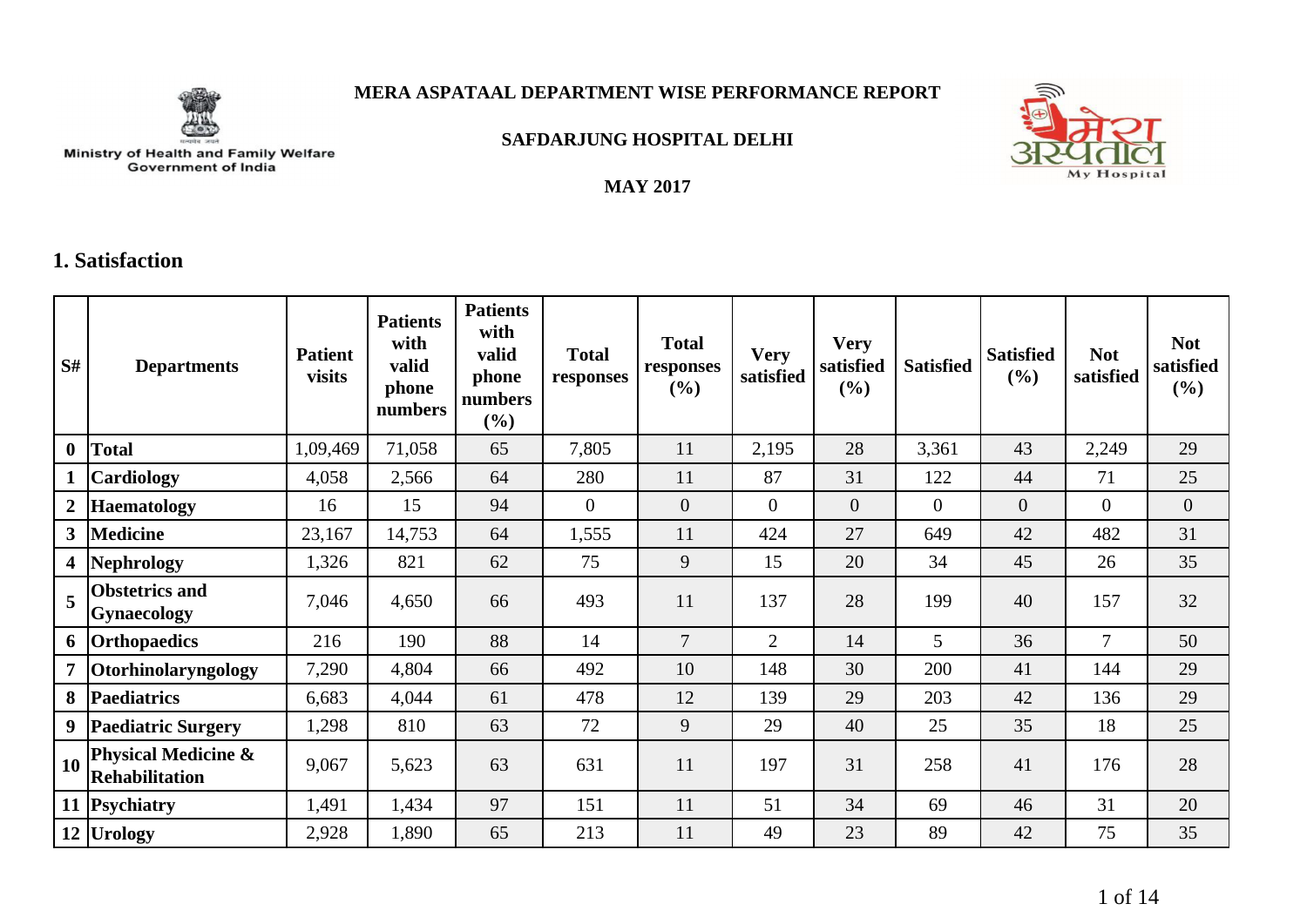| S# | <b>Departments</b>                                          | <b>Patient</b><br>visits | <b>Patients</b><br>withvalid<br>phone<br>numbers | <b>Patients</b><br>withvalid<br>phone<br>numbers<br>(%) | <b>Total</b><br>responses | <b>Total</b><br>responses<br>(%) | <b>Very</b><br>satisfied | <b>Very</b><br>satisfied<br>(%) | <b>Satisfied</b> | <b>Satisfied</b><br>(%) | <b>Not</b><br>satisfied | <b>Not</b><br>satisfied<br>(%) |
|----|-------------------------------------------------------------|--------------------------|--------------------------------------------------|---------------------------------------------------------|---------------------------|----------------------------------|--------------------------|---------------------------------|------------------|-------------------------|-------------------------|--------------------------------|
|    | $13$ CTVS                                                   | 703                      | 400                                              | 57                                                      | 42                        | 11                               | $\overline{7}$           | 17                              | 18               | 43                      | 17                      | 40                             |
|    | 14 Endocrinology                                            | 2,612                    | 1,441                                            | 56                                                      | 159                       | 11                               | 42                       | 26                              | 76               | 48                      | 41                      | 26                             |
|    | $15$ EYE                                                    | 4,683                    | 2,981                                            | 64                                                      | 329                       | 11                               | 99                       | 30                              | 147              | 45                      | 83                      | 25                             |
|    | $16$ Skin                                                   | 10,039                   | 6,767                                            | 68                                                      | 801                       | 12                               | 224                      | 28                              | 339              | 42                      | 238                     | 30                             |
| 17 | <b>Apex Regional STD</b><br><b>Centre</b>                   | 20                       | $\mathbf{1}$                                     | 5                                                       | $\overline{0}$            | $\overline{0}$                   | $\overline{0}$           | $\overline{0}$                  | $\overline{0}$   | $\overline{0}$          | $\overline{0}$          | $\overline{0}$                 |
|    | 18 Neurology                                                | 3,250                    | 1,965                                            | 61                                                      | 196                       | 10                               | 40                       | 20                              | 96               | 49                      | 60                      | 31                             |
|    | <b>19 Medical Oncology</b>                                  | 104                      | 92                                               | 89                                                      | 9                         | 10                               | $\overline{2}$           | 22                              | $\tau$           | 78                      | $\overline{0}$          | $\overline{0}$                 |
|    | 20 Cancer Surgery                                           | 567                      | 335                                              | 60                                                      | 37                        | 11                               | 10                       | 27                              | 20               | 54                      | $\tau$                  | 19                             |
|    | 21 Neuro Surgery                                            | 1,209                    | 763                                              | 64                                                      | 88                        | 12                               | 20                       | 23                              | 36               | 41                      | 32                      | 36                             |
| 22 | Pulmonary, Critical<br><b>Case &amp; Sleep</b>              | 36                       | 30                                               | 84                                                      | $\overline{3}$            | 10                               | $\overline{2}$           | 67                              | $\mathbf{1}$     | 33                      | $\overline{0}$          | $\overline{0}$                 |
| 23 | <b>Burns, Plastic &amp;</b><br><b>Maxillofacial Surgery</b> | 139                      | 126                                              | 91                                                      | 10                        | 8                                | 5                        | 50                              | $\overline{4}$   | 40                      | 1                       | 10                             |
|    | 24 Palliative Pain Clinic                                   | 58                       | 13                                               | 23                                                      | $\overline{0}$            | $\overline{0}$                   | $\overline{0}$           | $\overline{0}$                  | $\overline{0}$   | $\overline{0}$          | $\Omega$                | $\overline{0}$                 |
|    | 25 General Surgery                                          | 8,988                    | 5,853                                            | 66                                                      | 644                       | 11                               | 166                      | 26                              | 290              | 45                      | 188                     | 29                             |
|    | 26 Radiotherapy                                             | 944                      | 262                                              | 28                                                      | 31                        | 12                               | 10                       | 32                              | 16               | 52                      | $5\overline{)}$         | 16                             |
|    | 27   Dept-87                                                | 8,457                    | 5,881                                            | 70                                                      | 759                       | 13                               | 212                      | 28                              | 358              | 47                      | 189                     | 25                             |
|    | $28$ Dept-41                                                | $\overline{2}$           | $\mathbf{1}$                                     | 50                                                      | $\overline{0}$            | $\overline{0}$                   | $\overline{0}$           | $\overline{0}$                  | $\overline{0}$   | $\overline{0}$          | $\overline{0}$          | $\overline{0}$                 |
|    | $29$ Dept-88                                                | 3,071                    | 2,546                                            | 83                                                      | 243                       | 10                               | 78                       | 32                              | 100              | 41                      | 65                      | 27                             |
|    | $30$ Dept-91                                                | $\mathbf{0}$             | $\overline{0}$                                   | $\overline{0}$                                          | $\overline{0}$            | $\overline{0}$                   | $\overline{0}$           | $\overline{0}$                  | $\overline{0}$   | $\overline{0}$          | $\overline{0}$          | $\overline{0}$                 |
|    | 31   Dept-60                                                | $\boldsymbol{0}$         | $\boldsymbol{0}$                                 | $\boldsymbol{0}$                                        | $\overline{0}$            | $\boldsymbol{0}$                 | $\boldsymbol{0}$         | $\overline{0}$                  | $\boldsymbol{0}$ | $\boldsymbol{0}$        | $\overline{0}$          | $\overline{0}$                 |
|    | 32 Dept-39                                                  | $\mathbf{1}$             | $\mathbf{1}$                                     | 100                                                     | $\overline{0}$            | $\boldsymbol{0}$                 | $\boldsymbol{0}$         | $\overline{0}$                  | $\boldsymbol{0}$ | $\overline{0}$          | $\overline{0}$          | $\overline{0}$                 |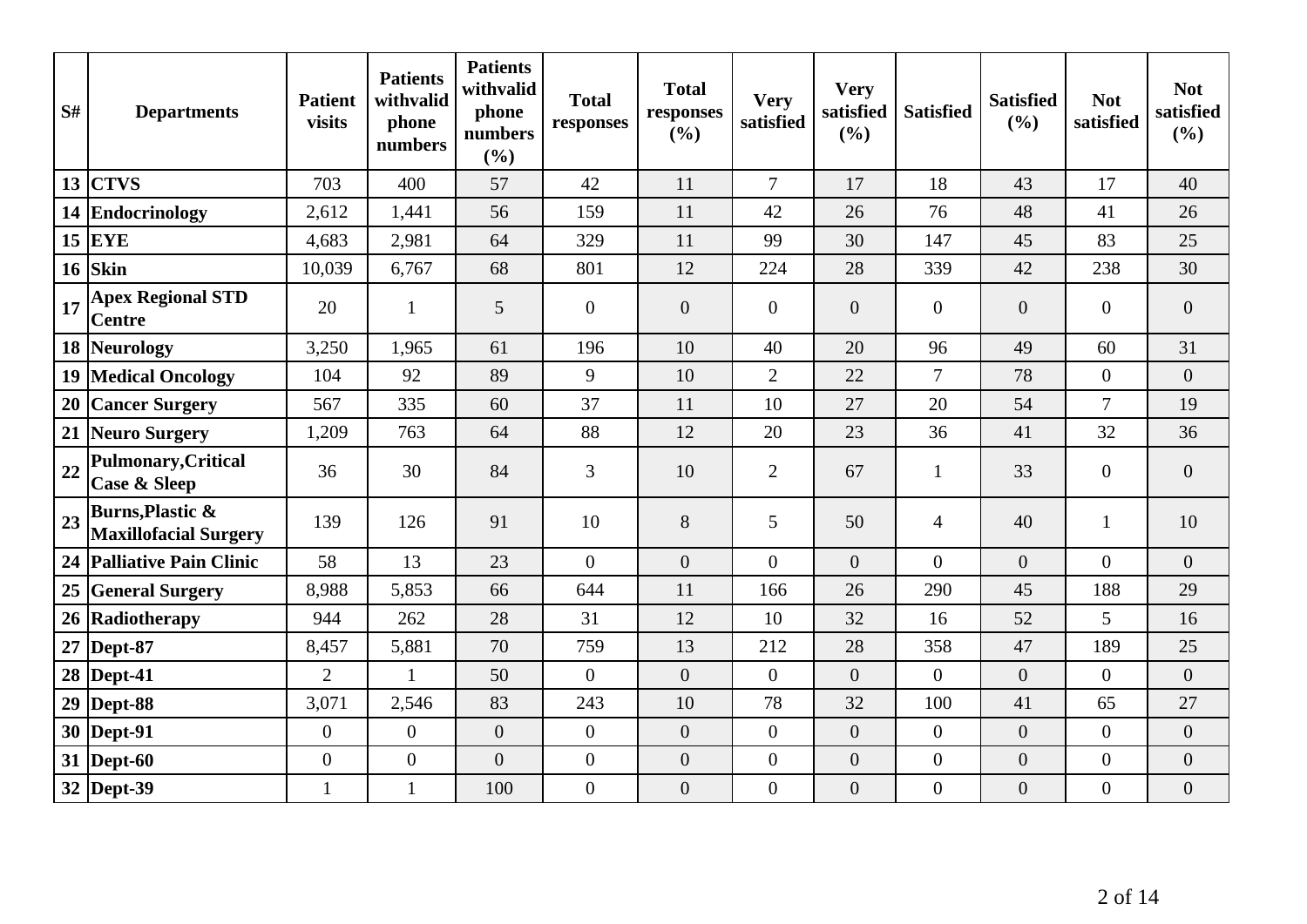## **2. Reasons for Dissatisfaction (Overall)**

| S#             | <b>Departments</b>                                      | <b>Total</b><br>responses for<br>dissatisfaction | <b>Staff</b><br>behaviour | <b>Staff</b><br>behaviour<br>(%) | <b>Cleanliness</b> | <b>Cleanliness</b><br>(%) | Cost of<br>treatment | Cost of<br>ltreatment<br>(%) | Quality<br><b>of</b><br>treatment | Quality<br>of<br>treatment<br>(%) | <b>Other</b><br>reasons | <b>Other</b><br>reasons<br>(%) |
|----------------|---------------------------------------------------------|--------------------------------------------------|---------------------------|----------------------------------|--------------------|---------------------------|----------------------|------------------------------|-----------------------------------|-----------------------------------|-------------------------|--------------------------------|
| $\bf{0}$       | <b>Total</b>                                            | 1,977                                            | 641                       | 32                               | 263                | 13                        | 286                  | 14                           | 203                               | 10                                | 584                     | 31                             |
| $\mathbf{1}$   | Cardiology                                              | 67                                               | 24                        | 36                               | $\overline{7}$     | 10                        | 15                   | 22                           | 8                                 | 12                                | 13                      | 20                             |
| $\overline{2}$ | <b>Haematology</b>                                      | $\overline{0}$                                   | $\overline{0}$            | $\overline{0}$                   | $\overline{0}$     | $\overline{0}$            | $\overline{0}$       | $\boldsymbol{0}$             | $\overline{0}$                    | $\overline{0}$                    | $\overline{0}$          | $\boldsymbol{0}$               |
| 3 <sup>1</sup> | <b>Medicine</b>                                         | 430                                              | 132                       | 31                               | 67                 | 16                        | 63                   | 15                           | 48                                | 11                                | 120                     | 27                             |
| 4              | <b>Nephrology</b>                                       | 25                                               | 8                         | 32                               | $\overline{2}$     | 8                         | $\overline{4}$       | 16                           | $\mathbf{1}$                      | $\overline{4}$                    | 10                      | 40                             |
| 5              | <b>Obstetrics and</b><br><b>Gynaecology</b>             | 134                                              | 47                        | 35                               | 19                 | 14                        | 18                   | 13                           | 16                                | 12                                | 34                      | 26                             |
|                | 6 Orthopaedics                                          | 6                                                | $\overline{2}$            | 33                               | $\overline{2}$     | 33                        | $\mathbf{1}$         | 17                           | $\overline{0}$                    | $\overline{0}$                    | $\mathbf{1}$            | 17                             |
| 7 <sup>1</sup> | Otorhinolaryngology                                     | 126                                              | 46                        | 37                               | 17                 | 13                        | 15                   | 12                           | 14                                | 11                                | 34                      | 27                             |
| 8              | <b>Paediatrics</b>                                      | 111                                              | 45                        | 41                               | 11                 | 10                        | 14                   | 13                           | 12                                | 11                                | 29                      | 25                             |
|                | 9 Paediatric Surgery                                    | 15                                               | $\overline{7}$            | 47                               | $\mathbf{1}$       | $\overline{7}$            | $\overline{2}$       | 13                           | $\mathbf{1}$                      | $\overline{7}$                    | $\overline{4}$          | 26                             |
| 10             | <b>Physical Medicine &amp;</b><br><b>Rehabilitation</b> | 170                                              | 50                        | 29                               | 22                 | 13                        | 26                   | 15                           | 18                                | 11                                | 54                      | 32                             |
|                | 11 Psychiatry                                           | 24                                               | 5                         | 21                               | $\overline{4}$     | 17                        | $\overline{3}$       | 13                           | 5                                 | 21                                | $\overline{7}$          | 28                             |
|                | 12 Urology                                              | 63                                               | 17                        | 27                               | 6                  | 10                        | 8                    | 13                           | 5                                 | 8                                 | 27                      | 42                             |
|                | $13$ CTVS                                               | 16                                               | $\overline{4}$            | 25                               | $\overline{2}$     | 13                        | $\overline{3}$       | 19                           | $\overline{4}$                    | 25                                | $\overline{3}$          | 18                             |
|                | 14 Endocrinology                                        | 40                                               | 13                        | 33                               | 6                  | 15                        | 5                    | 13                           | $\overline{2}$                    | 5                                 | 14                      | 34                             |
|                | $15$ EYE                                                | 68                                               | 15                        | 22                               | 18                 | 26                        | 6                    | 9                            | $\overline{7}$                    | 10                                | 22                      | 33                             |
|                | $16$ Skin                                               | 199                                              | 53                        | 27                               | 20                 | 10                        | 38                   | 19                           | 21                                | 11                                | 67                      | 33                             |
| 17             | <b>Apex Regional STD</b><br><b>Centre</b>               | $\overline{0}$                                   | $\overline{0}$            | $\overline{0}$                   | $\overline{0}$     | $\overline{0}$            | $\overline{0}$       | $\overline{0}$               | $\overline{0}$                    | $\overline{0}$                    | $\overline{0}$          | $\overline{0}$                 |
|                | 18 Neurology                                            | 53                                               | 14                        | 26                               | $\overline{3}$     | 6                         | 9                    | 17                           | 6                                 | 11                                | 21                      | 40                             |
|                | <b>19 Medical Oncology</b>                              | $\overline{0}$                                   | $\boldsymbol{0}$          | $\boldsymbol{0}$                 | $\overline{0}$     | $\boldsymbol{0}$          | $\overline{0}$       | $\boldsymbol{0}$             | $\boldsymbol{0}$                  | $\boldsymbol{0}$                  | $\boldsymbol{0}$        | $\boldsymbol{0}$               |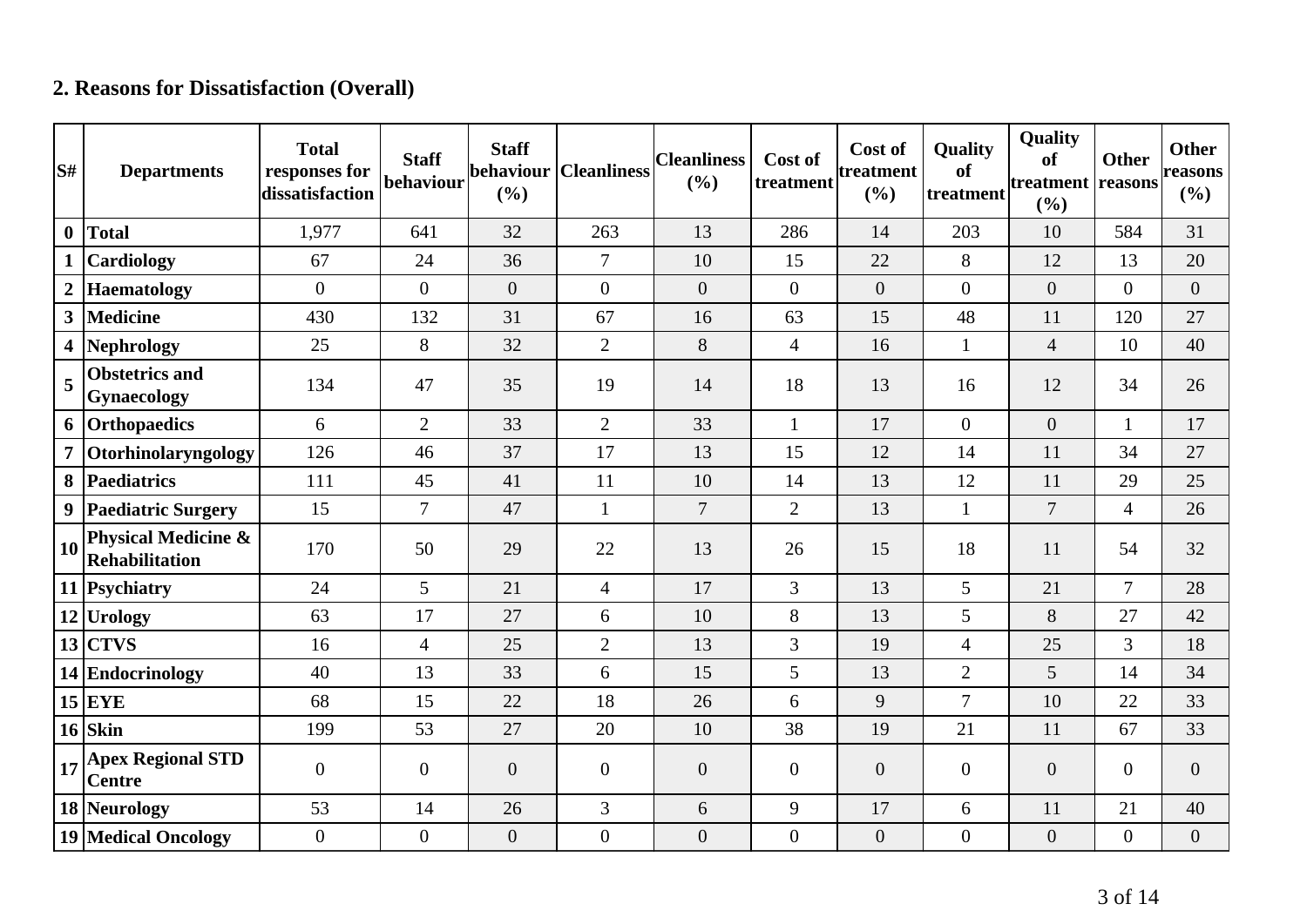| S# | <b>Departments</b>                                          | <b>Total</b><br>responses for<br>dissatisfaction | <b>Staff</b><br>behaviour | <b>Staff</b><br>behaviour<br>$(\%)$ | <b>Cleanliness</b> | <b>Cleanliness</b><br>(%) | Cost of<br> treatment | Cost of<br>treatment<br>(%) | Quality<br>of<br>treatment | Quality<br>of<br>treatment<br>$(\%)$ | <b>Other</b><br>reasons | <b>Other</b><br>reasons<br>$(\%)$ |
|----|-------------------------------------------------------------|--------------------------------------------------|---------------------------|-------------------------------------|--------------------|---------------------------|-----------------------|-----------------------------|----------------------------|--------------------------------------|-------------------------|-----------------------------------|
|    | 20 Cancer Surgery                                           | 9                                                | $\overline{2}$            | 22                                  | $\overline{0}$     | $\overline{0}$            |                       | 11                          | $\overline{3}$             | 33                                   | $\overline{3}$          | 34                                |
|    | 21 Neuro Surgery                                            | 35                                               | 8                         | 23                                  | 8                  | 23                        | 11                    | 31                          | 3                          | 9                                    | 5                       | 14                                |
| 22 | Pulmonary, Critical<br>Case & Sleep                         | $\overline{0}$                                   | $\mathbf{0}$              | $\overline{0}$                      | $\overline{0}$     | $\overline{0}$            | $\overline{0}$        | $\overline{0}$              | $\overline{0}$             | $\theta$                             | $\overline{0}$          | $\Omega$                          |
|    | Burns, Plastic $\&$<br>23   Maxillofacial<br><b>Surgery</b> | $\overline{0}$                                   | $\overline{0}$            | $\overline{0}$                      | $\overline{0}$     | $\overline{0}$            | $\overline{0}$        | $\overline{0}$              | $\overline{0}$             | $\boldsymbol{0}$                     | $\boldsymbol{0}$        | $\overline{0}$                    |
|    | 24 Palliative Pain Clinic                                   | $\overline{0}$                                   | $\overline{0}$            | $\overline{0}$                      | $\overline{0}$     | $\overline{0}$            | $\overline{0}$        | $\overline{0}$              | $\overline{0}$             | $\theta$                             | $\overline{0}$          | $\overline{0}$                    |
|    | 25 General Surgery                                          | 155                                              | 55                        | 35                                  | 17                 | 11                        | 15                    | 10                          | 13                         | 8                                    | 55                      | 36                                |
|    | 26 Radiotherapy                                             | $\overline{3}$                                   |                           | 33                                  | $\overline{0}$     | $\overline{0}$            | $\overline{0}$        | $\overline{0}$              | $\overline{0}$             | $\theta$                             | $\overline{2}$          | 67                                |
|    | $27$ Dept-87                                                | 166                                              | 74                        | 45                                  | 19                 | 11                        | 20                    | 12                          | 10                         | 6                                    | 43                      | 26                                |
|    | $28$ Dept-41                                                | $\overline{0}$                                   | $\theta$                  | $\overline{0}$                      | $\overline{0}$     | $\overline{0}$            | $\overline{0}$        | $\overline{0}$              | $\overline{0}$             | $\theta$                             | $\overline{0}$          | $\overline{0}$                    |
|    | $29$ Dept-88                                                | 62                                               | 19                        | 31                                  | 12                 | 19                        | 9                     | 15                          | 6                          | 10                                   | 16                      | 25                                |
|    | $30$ Dept-91                                                | $\overline{0}$                                   | $\mathbf{0}$              | $\overline{0}$                      | $\overline{0}$     | $\overline{0}$            | $\overline{0}$        | $\boldsymbol{0}$            | $\overline{0}$             | $\mathbf{0}$                         | $\overline{0}$          | $\overline{0}$                    |
|    | $31$ Dept-60                                                | $\overline{0}$                                   | $\mathbf{0}$              | $\overline{0}$                      | $\overline{0}$     | $\overline{0}$            | $\overline{0}$        | $\overline{0}$              | $\overline{0}$             | $\boldsymbol{0}$                     | $\overline{0}$          | $\overline{0}$                    |
|    | 32 Dept-39                                                  | $\overline{0}$                                   | $\overline{0}$            | $\overline{0}$                      | $\overline{0}$     | $\overline{0}$            | $\overline{0}$        | $\overline{0}$              | $\overline{0}$             | $\boldsymbol{0}$                     | $\overline{0}$          | $\overline{0}$                    |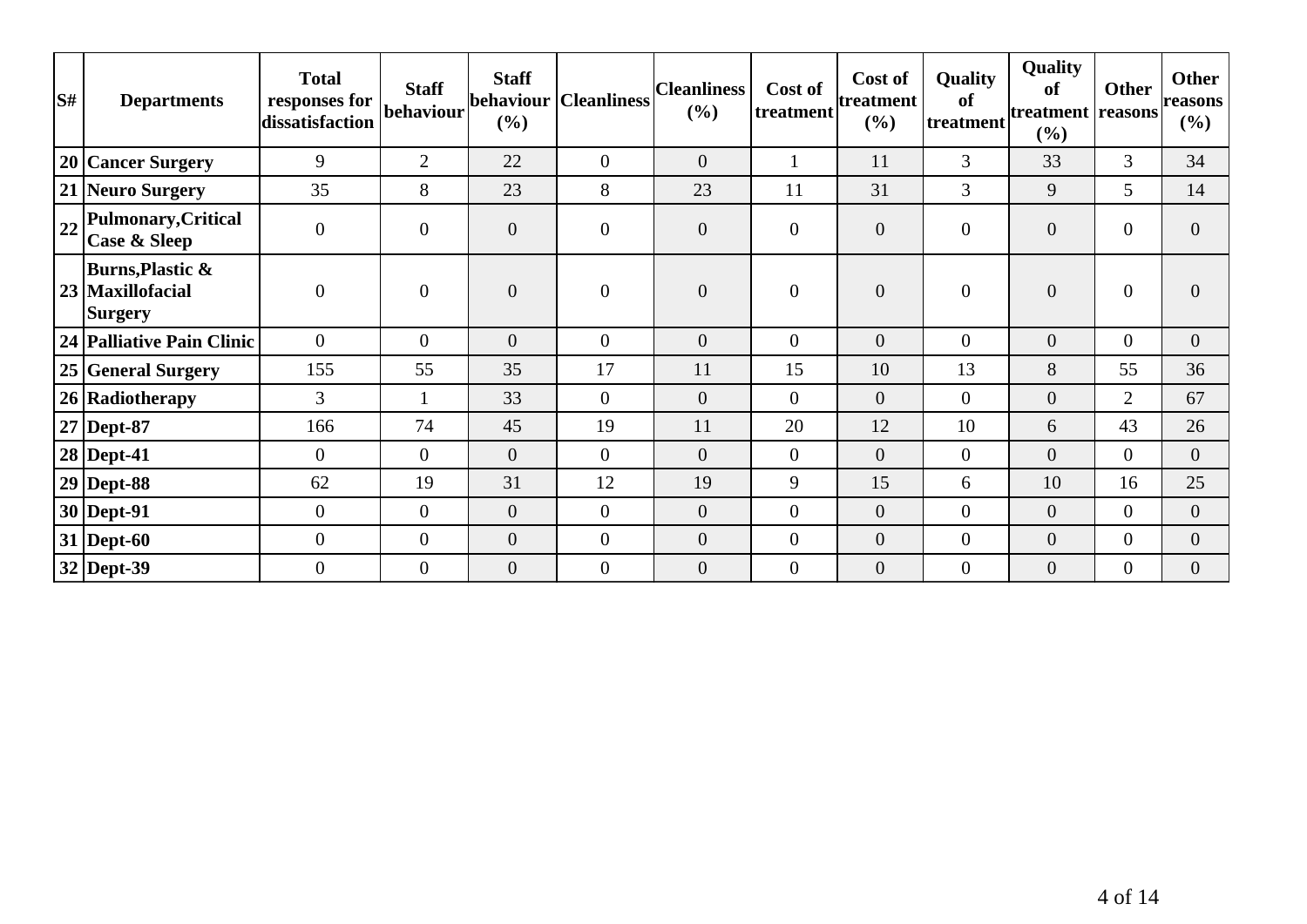## **3. Reasons for Dissatisfaction (Drill Down)**

## **3.1 Staff Behaviour**

| lS#              | <b>Departments</b>                                | <b>Total</b><br>responses for<br>dissatisfaction Doctor<br>with staff<br>behaviour |                  | <b>Doctor</b><br>(%) | <b>Nurse</b>   | <b>Nurse</b><br>(%) | Laboratory/X-<br>Ray<br>technician | aboratory/X-<br>Ray<br>technician<br>(%) | Pharmacist       | <b>Pharmacist Ward</b><br>(%) | boy            | Ward<br>boy<br>(%) | Other<br><b>Staff</b> | <b>Other</b><br><b>Staff</b><br>(%) |
|------------------|---------------------------------------------------|------------------------------------------------------------------------------------|------------------|----------------------|----------------|---------------------|------------------------------------|------------------------------------------|------------------|-------------------------------|----------------|--------------------|-----------------------|-------------------------------------|
| $\boldsymbol{0}$ | Total                                             | 629                                                                                | 212              | 34                   | 83             | 13                  | 83                                 | 13                                       | 46               | $\overline{7}$                | 49             | 8                  | 156                   | 25                                  |
|                  | <b>Cardiology</b>                                 | 23                                                                                 | 8                | 35                   | 3              | 13                  | $\mathbf{2}$                       | 9                                        | $\overline{0}$   | $\boldsymbol{0}$              | 3              | 13                 | $\overline{7}$        | 30                                  |
| $\boldsymbol{2}$ | <b>Haematology</b>                                | $\mathbf{0}$                                                                       | $\boldsymbol{0}$ | $\overline{0}$       | $\overline{0}$ | $\overline{0}$      | $\boldsymbol{0}$                   | $\overline{0}$                           | $\boldsymbol{0}$ | $\boldsymbol{0}$              | $\overline{0}$ | $\boldsymbol{0}$   | $\overline{0}$        | $\boldsymbol{0}$                    |
| $\mathbf{3}$     | <b>Medicine</b>                                   | 147                                                                                | 50               | 34                   | 20             | 14                  | 23                                 | 16                                       | 16               | 11                            | 9              | 6                  | 29                    | 19                                  |
|                  | 4 Nephrology                                      | 8                                                                                  | $\overline{4}$   | 50                   | $\mathbf{1}$   | 13                  | $\mathfrak{2}$                     | 25                                       | $\overline{0}$   | $\boldsymbol{0}$              |                | 12                 | $\overline{0}$        | $\overline{0}$                      |
| 5                | <b>Obstetrics and</b><br><b>Gynaecology</b>       | 43                                                                                 | 17               | 40                   | $\overline{4}$ | 9                   | 6                                  | 14                                       | 1                | $\overline{2}$                | 5              | 12                 | 10                    | 23                                  |
|                  | 6 Orthopaedics                                    | $\mathbf{1}$                                                                       | $\mathbf{0}$     | $\overline{0}$       | $\overline{0}$ | $\overline{0}$      | $\mathbf{1}$                       | 100                                      | $\overline{0}$   | $\overline{0}$                | $\overline{0}$ | $\overline{0}$     | $\overline{0}$        | $\overline{0}$                      |
|                  | Otorhinolaryngology                               | 43                                                                                 | 14               | 33                   | 5              | 12                  | 5                                  | 12                                       | 3                | $\overline{7}$                | 5              | 12                 | 11                    | 24                                  |
|                  | 8 Paediatrics                                     | 44                                                                                 | 15               | 34                   | 5              | 11                  | $8\,$                              | 18                                       | 3                | $\overline{7}$                |                | $\overline{2}$     | 12                    | 28                                  |
|                  | 9 Paediatric Surgery                              | 6                                                                                  | $\overline{3}$   | 50                   | 1              | 17                  | $\overline{2}$                     | 33                                       | $\boldsymbol{0}$ | $\overline{0}$                | $\overline{0}$ | $\overline{0}$     | $\overline{0}$        | $\overline{0}$                      |
| 10 <sup>1</sup>  | <b>Physical Medicine</b><br>& Rehabilitation      | 51                                                                                 | 9                | 18                   | 6              | 12                  | 6                                  | 12                                       | $\tau$           | 14                            | 8              | 16                 | 15                    | 28                                  |
|                  | 11 Psychiatry                                     | $\overline{4}$                                                                     | $\mathbf{1}$     | 25                   | 1              | 25                  | $\mathbf{0}$                       | $\overline{0}$                           | $\overline{0}$   | $\overline{0}$                | $\overline{0}$ | $\overline{0}$     | $\overline{2}$        | 50                                  |
|                  | 12 Urology                                        | 15                                                                                 | 5                | 33                   | 1              | $\overline{7}$      | $\overline{2}$                     | 13                                       | $\overline{0}$   | $\overline{0}$                | 1              | $\overline{7}$     | 6                     | 40                                  |
|                  | $13$ CTVS                                         | $\overline{2}$                                                                     | $\mathbf{1}$     | 50                   | $\Omega$       | $\overline{0}$      | $\boldsymbol{0}$                   | $\overline{0}$                           | $\boldsymbol{0}$ | $\overline{0}$                | $\overline{0}$ | $\overline{0}$     | $\mathbf{1}$          | 50                                  |
|                  | 14 Endocrinology                                  | 11                                                                                 | 3                | 27                   | $\overline{0}$ | $\overline{0}$      | $\sqrt{2}$                         | 18                                       |                  | 9                             | $\overline{0}$ | $\overline{0}$     | 5                     | 46                                  |
|                  | $15$ EYE                                          | 18                                                                                 | $\overline{4}$   | 22                   | $\overline{2}$ | 11                  | 5                                  | 28                                       | 3                | 17                            | $\mathbf{1}$   | 6                  | $\overline{3}$        | 16                                  |
|                  | $16$ Skin                                         | 48                                                                                 | 19               | 40                   | 6              | 13                  | $\mathbf{1}$                       | $\overline{2}$                           | 3                | 6                             | 5              | 10                 | 14                    | 29                                  |
|                  | $\frac{1}{17}$ Apex Regional STD<br><b>Centre</b> | $\overline{0}$                                                                     | $\overline{0}$   | 0                    | $\overline{0}$ | $\overline{0}$      | $\overline{0}$                     | $\overline{0}$                           | $\overline{0}$   | $\overline{0}$                | $\mathbf{0}$   | $\overline{0}$     | $\theta$              | $\overline{0}$                      |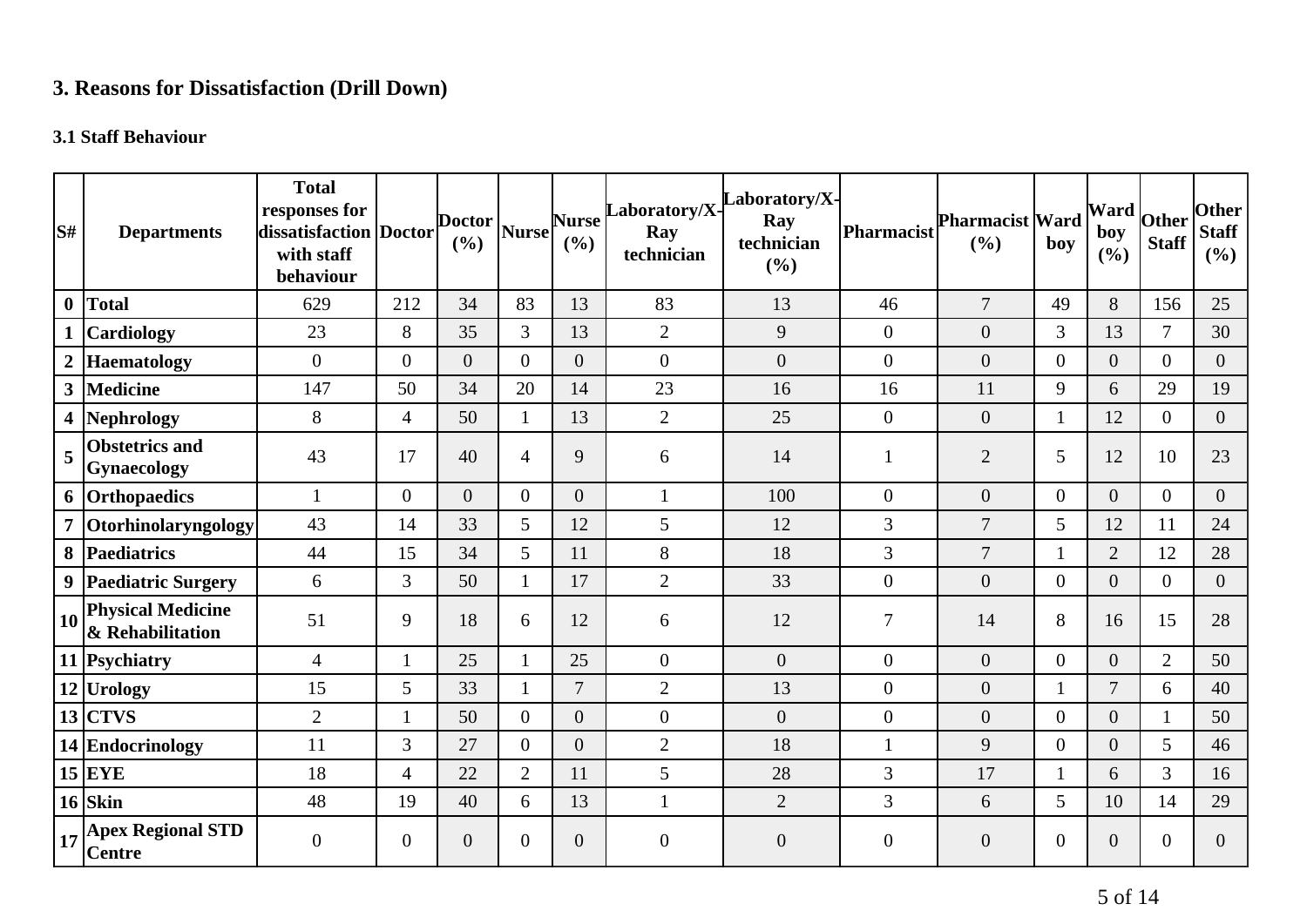| S# | <b>Departments</b>                                                | <b>Total</b><br>responses for<br>dissatisfaction   Doctor  <br>with staff<br>behaviour |                  | $\left  \text{Dotor} \right _{\text{Nurse}}$<br>(%) |                | <b>Nurse</b><br>(9/0) | Ray<br>technician | $\begin{bmatrix} \text{Laboratory/X} \\ \end{bmatrix}$<br>Ray<br>technician<br>(%) | Pharmacist       | <b>Pharmacist Ward</b><br>(%) | boy            | $\frac{1}{2}$ [Ward $\frac{1}{2}$ other $\frac{1}{2}$<br>boy<br>(%) | <b>Staff</b>     | <b>Other</b><br><b>Staff</b><br>(%) |
|----|-------------------------------------------------------------------|----------------------------------------------------------------------------------------|------------------|-----------------------------------------------------|----------------|-----------------------|-------------------|------------------------------------------------------------------------------------|------------------|-------------------------------|----------------|---------------------------------------------------------------------|------------------|-------------------------------------|
|    | 18 Neurology                                                      | 10                                                                                     | $\overline{4}$   | 40                                                  |                | 10                    |                   | 10                                                                                 | 2                | 20                            | 1              | 10                                                                  |                  | 10                                  |
|    | 19 Medical Oncology                                               | $\mathbf{0}$                                                                           | $\overline{0}$   | $\overline{0}$                                      | $\theta$       | $\overline{0}$        | $\overline{0}$    | $\overline{0}$                                                                     | $\overline{0}$   | $\overline{0}$                | $\overline{0}$ | $\overline{0}$                                                      | $\overline{0}$   | $\overline{0}$                      |
|    | 20 Cancer Surgery                                                 | $\overline{2}$                                                                         |                  | 50                                                  |                | 50                    | $\overline{0}$    | $\overline{0}$                                                                     | $\overline{0}$   | $\overline{0}$                | $\Omega$       | $\overline{0}$                                                      | $\overline{0}$   | $\Omega$                            |
|    | 21 Neuro Surgery                                                  | 13                                                                                     | 6                | 46                                                  | 3              | 23                    | $\overline{2}$    | 15                                                                                 | $\mathbf{1}$     | 8                             | $\overline{0}$ | $\overline{0}$                                                      |                  | 8                                   |
| 22 | Pulmonary, Critical<br><b>Case &amp; Sleep</b>                    | $\boldsymbol{0}$                                                                       | $\overline{0}$   | $\overline{0}$                                      | $\theta$       | $\Omega$              | $\boldsymbol{0}$  | $\overline{0}$                                                                     | $\mathbf{0}$     | $\overline{0}$                | $\overline{0}$ | $\overline{0}$                                                      | $\overline{0}$   | 0                                   |
|    | <b>Burns, Plastic &amp;</b><br>23 Maxillofacial<br><b>Surgery</b> | $\overline{0}$                                                                         | $\overline{0}$   | $\overline{0}$                                      | $\theta$       | $\overline{0}$        | $\boldsymbol{0}$  | $\overline{0}$                                                                     | $\mathbf{0}$     | $\overline{0}$                | $\overline{0}$ | $\overline{0}$                                                      | $\theta$         | 0                                   |
|    | 24 Palliative Pain Clinic                                         | $\overline{0}$                                                                         | $\overline{0}$   | $\overline{0}$                                      | $\overline{0}$ | $\overline{0}$        | $\boldsymbol{0}$  | $\overline{0}$                                                                     | $\boldsymbol{0}$ | $\overline{0}$                | $\overline{0}$ | $\overline{0}$                                                      | $\overline{0}$   | $\overline{0}$                      |
|    | 25 General Surgery                                                | 49                                                                                     | 19               | 39                                                  | 6              | 12                    | $\overline{7}$    | 14                                                                                 | $\overline{2}$   | 4                             |                | $\overline{2}$                                                      | 14               | 29                                  |
|    | 26 Radiotherapy                                                   | $\theta$                                                                               | $\overline{0}$   | $\overline{0}$                                      | $\theta$       | $\overline{0}$        | $\overline{0}$    | $\overline{0}$                                                                     | $\overline{0}$   | $\overline{0}$                | $\overline{0}$ | $\overline{0}$                                                      | $\overline{0}$   | $\overline{0}$                      |
|    | 27 Dept-87                                                        | 70                                                                                     | 24               | 34                                                  | 11             | 16                    | $\overline{7}$    | 10                                                                                 | $\overline{4}$   | 6                             | $\overline{3}$ | $\overline{4}$                                                      | 21               | 30                                  |
|    | $28$ Dept-41                                                      | $\boldsymbol{0}$                                                                       | $\overline{0}$   | $\overline{0}$                                      | $\Omega$       | $\overline{0}$        | $\boldsymbol{0}$  | $\boldsymbol{0}$                                                                   | $\boldsymbol{0}$ | $\overline{0}$                | $\overline{0}$ | $\overline{0}$                                                      | $\overline{0}$   | $\overline{0}$                      |
|    | $29$ Dept-88                                                      | 21                                                                                     | 5                | 24                                                  | 6              | 29                    |                   | 5                                                                                  | $\overline{0}$   | $\overline{0}$                | 5 <sup>5</sup> | 24                                                                  | $\overline{4}$   | 18                                  |
|    | $30$ Dept-91                                                      | $\mathbf{0}$                                                                           | $\overline{0}$   | $\overline{0}$                                      | $\Omega$       | $\overline{0}$        | $\overline{0}$    | $\overline{0}$                                                                     | $\overline{0}$   | $\overline{0}$                | $\overline{0}$ | $\overline{0}$                                                      | $\overline{0}$   | $\overline{0}$                      |
|    | $31$ Dept-60                                                      | $\boldsymbol{0}$                                                                       | $\overline{0}$   | $\overline{0}$                                      | $\theta$       | $\overline{0}$        | $\boldsymbol{0}$  | $\boldsymbol{0}$                                                                   | $\boldsymbol{0}$ | $\boldsymbol{0}$              | $\overline{0}$ | $\overline{0}$                                                      | $\boldsymbol{0}$ | $\overline{0}$                      |
|    | 32 Dept-39                                                        | $\boldsymbol{0}$                                                                       | $\boldsymbol{0}$ | $\overline{0}$                                      | $\overline{0}$ | $\overline{0}$        | $\overline{0}$    | $\boldsymbol{0}$                                                                   | $\overline{0}$   | $\overline{0}$                | $\overline{0}$ | $\overline{0}$                                                      | $\boldsymbol{0}$ | $\Omega$                            |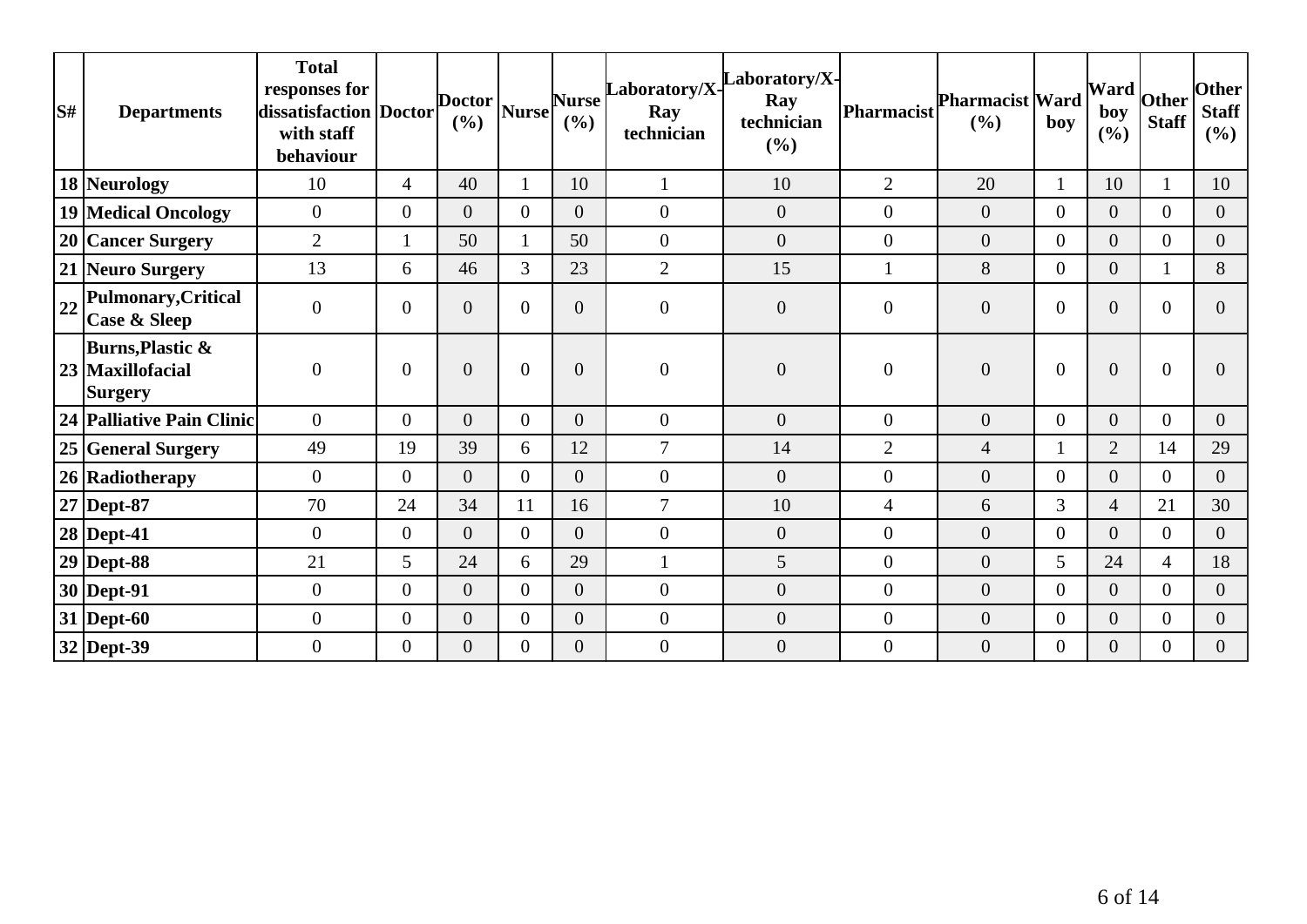#### **3.2 Cleanliness**

| S#               | <b>Departments</b>                           | <b>Total</b><br>responses<br>for dis-<br>satisfaction<br>with<br>cleanliness | <b>Patient</b><br>regi-<br>stration<br>and<br>waiting<br>area | Patient<br>regi-<br>stration<br>and<br>waiting<br>area<br>(%) | wards          | wards<br>(%)     | <b>Exam-</b><br>ination<br>room<br>and<br>table | Exam-<br>ination<br>room<br>and<br>table<br>(%) | <b>Corridors</b> | <b>Corridors</b><br>(%) | <b>Toilet</b>    | <b>Toilet</b><br>(9/0) | <b>Bed</b><br>sheets | <b>Bed</b><br>sheets<br>(%) | General<br>surro-<br>unding | <b>General</b><br>surro-<br>unding<br>(9/0) |
|------------------|----------------------------------------------|------------------------------------------------------------------------------|---------------------------------------------------------------|---------------------------------------------------------------|----------------|------------------|-------------------------------------------------|-------------------------------------------------|------------------|-------------------------|------------------|------------------------|----------------------|-----------------------------|-----------------------------|---------------------------------------------|
| $\boldsymbol{0}$ | <b>Total</b>                                 | 296                                                                          | 84                                                            | 28                                                            | 54             | 18               | $\overline{2}$                                  | $\mathbf{1}$                                    | $\theta$         | $\overline{0}$          | 102              | 34                     | 19                   | 6                           | 35                          | 13                                          |
|                  | Cardiology                                   | 9                                                                            | $\overline{3}$                                                | 33                                                            | $\mathbf{1}$   | 11               | $\overline{0}$                                  | $\overline{0}$                                  | $\mathbf{0}$     | $\overline{0}$          | $\overline{2}$   | 22                     | 1                    | 11                          | $\overline{2}$              | 23                                          |
| $\boldsymbol{2}$ | Haematology                                  | $\overline{0}$                                                               | $\overline{0}$                                                | $\overline{0}$                                                | $\overline{0}$ | $\overline{0}$   | $\overline{0}$                                  | $\overline{0}$                                  | $\mathbf{0}$     | $\overline{0}$          | $\overline{0}$   | $\overline{0}$         | $\overline{0}$       | $\overline{0}$              | $\overline{0}$              | $\boldsymbol{0}$                            |
| $\mathbf{3}$     | Medicine                                     | 69                                                                           | 21                                                            | 30                                                            | 12             | 17               | $\overline{0}$                                  | $\overline{0}$                                  | $\boldsymbol{0}$ | $\overline{0}$          | 22               | 32                     | 6                    | 9                           | 8                           | 12                                          |
|                  | 4  Nephrology                                | $\overline{3}$                                                               | $\mathbf{1}$                                                  | 33                                                            | $\overline{0}$ | $\boldsymbol{0}$ | $\overline{0}$                                  | $\boldsymbol{0}$                                | $\boldsymbol{0}$ | $\overline{0}$          | $\overline{2}$   | 67                     | $\overline{0}$       | $\boldsymbol{0}$            | $\overline{0}$              | $\boldsymbol{0}$                            |
| 5                | <b>Obstetrics and</b><br><b>Gynaecology</b>  | 20                                                                           | $\overline{4}$                                                | 20                                                            | $\mathbf{1}$   | 5                |                                                 | 5                                               | $\overline{0}$   | $\overline{0}$          | 10               | 50                     | $\mathbf{1}$         | 5                           | 3                           | 15                                          |
|                  | 6 Orthopaedics                               | $\mathbf{1}$                                                                 | $\overline{0}$                                                | $\overline{0}$                                                | $\overline{0}$ | $\boldsymbol{0}$ | $\overline{0}$                                  | $\boldsymbol{0}$                                | $\mathbf{0}$     | $\overline{0}$          | $\mathbf{1}$     | 100                    | $\overline{0}$       | $\boldsymbol{0}$            | $\overline{0}$              | $\boldsymbol{0}$                            |
| $\overline{7}$   | Otorhinolaryngology                          | 15                                                                           | $\overline{2}$                                                | 13                                                            | $\overline{4}$ | 27               | $\overline{0}$                                  | $\overline{0}$                                  | $\boldsymbol{0}$ | $\overline{0}$          | $\overline{4}$   | 27                     | 1                    | $\overline{7}$              | 4                           | 26                                          |
| 8                | Paediatrics                                  | 15                                                                           | 3                                                             | 20                                                            | 3              | 20               | $\overline{0}$                                  | $\overline{0}$                                  | $\mathbf{0}$     | $\overline{0}$          | 6                | 40                     | $\overline{2}$       | 13                          | $\mathbf{1}$                | $\overline{7}$                              |
| 9                | <b>Paediatric Surgery</b>                    | $\mathbf{1}$                                                                 | 1                                                             | 100                                                           | $\overline{0}$ | $\overline{0}$   | $\overline{0}$                                  | $\boldsymbol{0}$                                | $\overline{0}$   | $\overline{0}$          | $\overline{0}$   | $\overline{0}$         | $\overline{0}$       | $\boldsymbol{0}$            | $\overline{0}$              | $\boldsymbol{0}$                            |
| 10               | <b>Physical Medicine</b><br>& Rehabilitation | 38                                                                           | 13                                                            | 34                                                            | 8              | 21               | $\overline{0}$                                  | $\boldsymbol{0}$                                | $\boldsymbol{0}$ | $\overline{0}$          | 12               | 32                     | 3                    | $8\,$                       | $\overline{2}$              | 5                                           |
|                  | 11 Psychiatry                                | 5                                                                            | $\mathbf{1}$                                                  | 20                                                            |                | 20               | $\overline{0}$                                  | $\overline{0}$                                  | $\overline{0}$   | $\overline{0}$          | 3                | 60                     | $\overline{0}$       | $\overline{0}$              | $\overline{0}$              | $\boldsymbol{0}$                            |
|                  | 12 Urology                                   | 6                                                                            | $\overline{4}$                                                | 67                                                            | $\overline{0}$ | $\overline{0}$   | $\mathbf{1}$                                    | 17                                              | $\boldsymbol{0}$ | $\overline{0}$          | $\mathbf{1}$     | 16                     | $\overline{0}$       | $\boldsymbol{0}$            | $\overline{0}$              | $\overline{0}$                              |
|                  | $13$ CTVS                                    | $\overline{4}$                                                               | $\mathbf{1}$                                                  | 25                                                            | $\mathbf{1}$   | 25               | $\overline{0}$                                  | $\overline{0}$                                  | $\mathbf{0}$     | $\overline{0}$          | $\mathbf{1}$     | 25                     | $\mathbf{1}$         | 25                          | $\overline{0}$              | $\boldsymbol{0}$                            |
|                  | 14 Endocrinology                             | 9                                                                            | $\overline{2}$                                                | 22                                                            | $\overline{2}$ | 22               | $\overline{0}$                                  | $\boldsymbol{0}$                                | $\overline{0}$   | $\boldsymbol{0}$        | $\overline{2}$   | 22                     | $\mathbf{1}$         | 11                          | $\overline{2}$              | 23                                          |
|                  | $15$ EYE                                     | 19                                                                           | 5                                                             | 26                                                            | 3              | 16               | $\overline{0}$                                  | $\overline{0}$                                  | $\boldsymbol{0}$ | $\overline{0}$          | 9                | 47                     | $\overline{2}$       | 11                          | $\overline{0}$              | $\boldsymbol{0}$                            |
|                  | $16$ Skin                                    | 21                                                                           | 6                                                             | 29                                                            | 5              | 24               | $\overline{0}$                                  | $\boldsymbol{0}$                                | $\boldsymbol{0}$ | $\overline{0}$          | 8                | 38                     | $\overline{0}$       | $\boldsymbol{0}$            | $\overline{2}$              | 9                                           |
| 17               | <b>Apex Regional STD</b><br><b>Centre</b>    | $\overline{0}$                                                               | $\overline{0}$                                                | $\overline{0}$                                                | $\overline{0}$ | $\overline{0}$   | $\overline{0}$                                  | $\overline{0}$                                  | $\boldsymbol{0}$ | $\overline{0}$          | $\boldsymbol{0}$ | $\overline{0}$         | $\overline{0}$       | $\boldsymbol{0}$            | $\overline{0}$              | $\overline{0}$                              |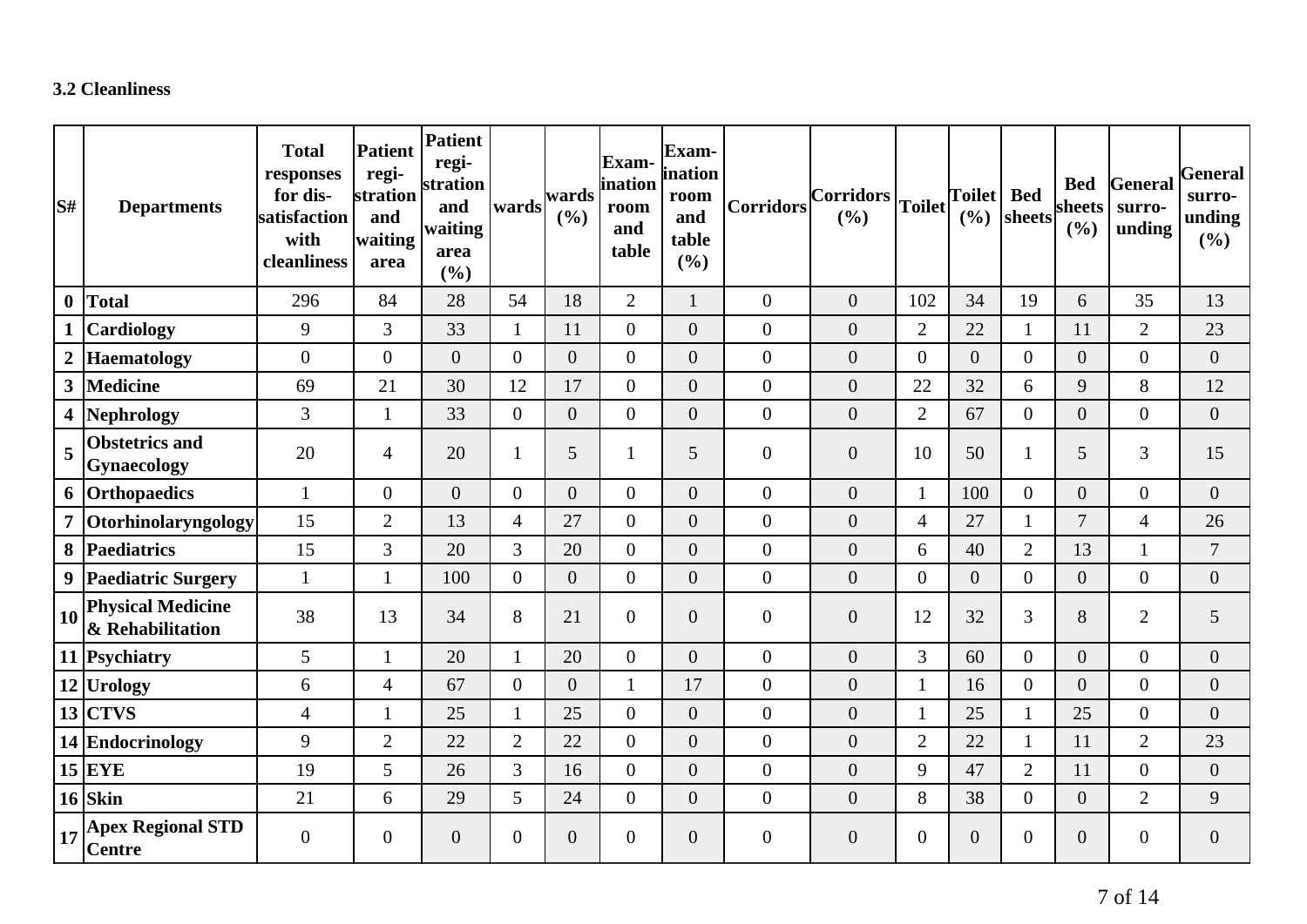| S# | <b>Departments</b>                                                | <b>Total</b><br>responses<br>for dis-<br>satisfaction<br>with<br>cleanliness | <b>Patient</b><br>regi-<br>stration<br>and<br>waiting<br>area | <b>Patient</b><br>regi-<br>stration<br>and<br>waiting<br>area<br>(%) | wards          | wards<br>(%)     | Exam-<br>ination<br>room<br>and<br>table | Exam-<br>ination<br>room<br>and<br>table<br>(%) | Corridors        | $\vert$ Corridors $\vert$<br>(%) |                  | $ \text{Toilet} $<br>(%) | <b>Bed</b><br>sheets | <b>Bed</b><br>sheets<br>(%) | General<br>surro-<br>unding | <b>General</b><br>surro-<br>unding<br>$(\%)$ |
|----|-------------------------------------------------------------------|------------------------------------------------------------------------------|---------------------------------------------------------------|----------------------------------------------------------------------|----------------|------------------|------------------------------------------|-------------------------------------------------|------------------|----------------------------------|------------------|--------------------------|----------------------|-----------------------------|-----------------------------|----------------------------------------------|
|    | 18 Neurology                                                      | 3                                                                            |                                                               | 33                                                                   | $\mathbf{1}$   | 33               | $\overline{0}$                           | $\overline{0}$                                  | $\overline{0}$   | $\overline{0}$                   | 1                | 34                       | $\overline{0}$       | $\overline{0}$              | $\overline{0}$              | $\overline{0}$                               |
|    | 19 Medical Oncology                                               | $\overline{0}$                                                               | $\overline{0}$                                                | $\overline{0}$                                                       | $\Omega$       | $\overline{0}$   | $\overline{0}$                           | $\overline{0}$                                  | $\mathbf{0}$     | $\boldsymbol{0}$                 | $\boldsymbol{0}$ | $\overline{0}$           | $\overline{0}$       | $\overline{0}$              | $\overline{0}$              | $\overline{0}$                               |
|    | 20 Cancer Surgery                                                 | $\Omega$                                                                     | $\overline{0}$                                                | $\overline{0}$                                                       | $\Omega$       | $\overline{0}$   | $\overline{0}$                           | $\overline{0}$                                  | $\mathbf{0}$     | $\overline{0}$                   | $\overline{0}$   | $\overline{0}$           | $\overline{0}$       | $\overline{0}$              | $\overline{0}$              | $\overline{0}$                               |
|    | 21 Neuro Surgery                                                  | 8                                                                            | $\overline{2}$                                                | 25                                                                   | $\overline{2}$ | 25               | $\overline{0}$                           | $\overline{0}$                                  | $\overline{0}$   | $\boldsymbol{0}$                 | $\overline{4}$   | 50                       | $\overline{0}$       | $\overline{0}$              | $\overline{0}$              | $\boldsymbol{0}$                             |
| 22 | Pulmonary, Critical<br><b>Case &amp; Sleep</b>                    | $\overline{0}$                                                               | $\overline{0}$                                                | $\overline{0}$                                                       | $\overline{0}$ | $\boldsymbol{0}$ | $\overline{0}$                           | $\overline{0}$                                  | $\mathbf{0}$     | $\boldsymbol{0}$                 | $\boldsymbol{0}$ | $\overline{0}$           | $\overline{0}$       | $\boldsymbol{0}$            | $\boldsymbol{0}$            | $\overline{0}$                               |
|    | <b>Burns, Plastic &amp;</b><br>23 Maxillofacial<br><b>Surgery</b> | $\overline{0}$                                                               | $\overline{0}$                                                | $\overline{0}$                                                       | $\overline{0}$ | $\boldsymbol{0}$ | $\overline{0}$                           | $\overline{0}$                                  | $\overline{0}$   | $\boldsymbol{0}$                 | $\boldsymbol{0}$ | $\overline{0}$           | $\overline{0}$       | $\boldsymbol{0}$            | $\boldsymbol{0}$            | $\mathbf{0}$                                 |
|    | 24 Palliative Pain Clinic                                         | $\Omega$                                                                     | $\Omega$                                                      | $\overline{0}$                                                       | $\Omega$       | $\overline{0}$   | $\overline{0}$                           | $\overline{0}$                                  | $\overline{0}$   | $\overline{0}$                   | $\overline{0}$   | $\Omega$                 | $\Omega$             | $\overline{0}$              | $\overline{0}$              | $\overline{0}$                               |
|    | 25 General Surgery                                                | 16                                                                           | 5                                                             | 31                                                                   | 3              | 19               | $\overline{0}$                           | $\overline{0}$                                  | $\overline{0}$   | $\overline{0}$                   | 3                | 19                       | $\Omega$             | $\overline{0}$              | 5                           | 31                                           |
|    | 26 Radiotherapy                                                   | $\Omega$                                                                     | $\overline{0}$                                                | $\overline{0}$                                                       | $\Omega$       | $\overline{0}$   | $\overline{0}$                           | $\overline{0}$                                  | $\boldsymbol{0}$ | $\overline{0}$                   | $\overline{0}$   | $\Omega$                 | $\Omega$             | $\overline{0}$              | $\overline{0}$              | $\mathbf{0}$                                 |
|    | $27$ Dept-87                                                      | 17                                                                           | $\overline{4}$                                                | 24                                                                   | $\overline{2}$ | 12               | $\boldsymbol{0}$                         | $\overline{0}$                                  | $\overline{0}$   | $\overline{0}$                   | 8                | 47                       | $\Omega$             | $\overline{0}$              | 3                           | 17                                           |
|    | $28$ Dept-41                                                      | $\overline{0}$                                                               | $\overline{0}$                                                | $\overline{0}$                                                       | $\overline{0}$ | $\overline{0}$   | $\overline{0}$                           | $\overline{0}$                                  | $\overline{0}$   | $\overline{0}$                   | $\boldsymbol{0}$ | $\overline{0}$           | $\overline{0}$       | $\boldsymbol{0}$            | $\overline{0}$              | $\overline{0}$                               |
|    | $29$ Dept-88                                                      | 17                                                                           | 5                                                             | 29                                                                   | 5              | 29               | $\overline{0}$                           | $\overline{0}$                                  | $\overline{0}$   | $\boldsymbol{0}$                 | 3                | 18                       |                      | 6                           | 3                           | 18                                           |
|    | $30$ Dept-91                                                      | $\overline{0}$                                                               | $\overline{0}$                                                | $\overline{0}$                                                       | $\Omega$       | $\overline{0}$   | $\overline{0}$                           | $\overline{0}$                                  | $\overline{0}$   | $\overline{0}$                   | $\boldsymbol{0}$ | $\overline{0}$           | $\Omega$             | $\boldsymbol{0}$            | $\overline{0}$              | $\overline{0}$                               |
|    | $31$ Dept-60                                                      | $\mathbf{0}$                                                                 | $\overline{0}$                                                | $\boldsymbol{0}$                                                     | $\overline{0}$ | $\boldsymbol{0}$ | $\boldsymbol{0}$                         | $\overline{0}$                                  | $\boldsymbol{0}$ | $\boldsymbol{0}$                 | $\boldsymbol{0}$ | $\overline{0}$           | $\overline{0}$       | $\overline{0}$              | $\overline{0}$              | $\boldsymbol{0}$                             |
|    | 32 Dept-39                                                        | $\boldsymbol{0}$                                                             | $\boldsymbol{0}$                                              | $\overline{0}$                                                       | $\overline{0}$ | $\overline{0}$   | $\overline{0}$                           | $\overline{0}$                                  | $\overline{0}$   | $\overline{0}$                   | $\overline{0}$   | $\overline{0}$           | 0                    | $\boldsymbol{0}$            | $\overline{0}$              | $\overline{0}$                               |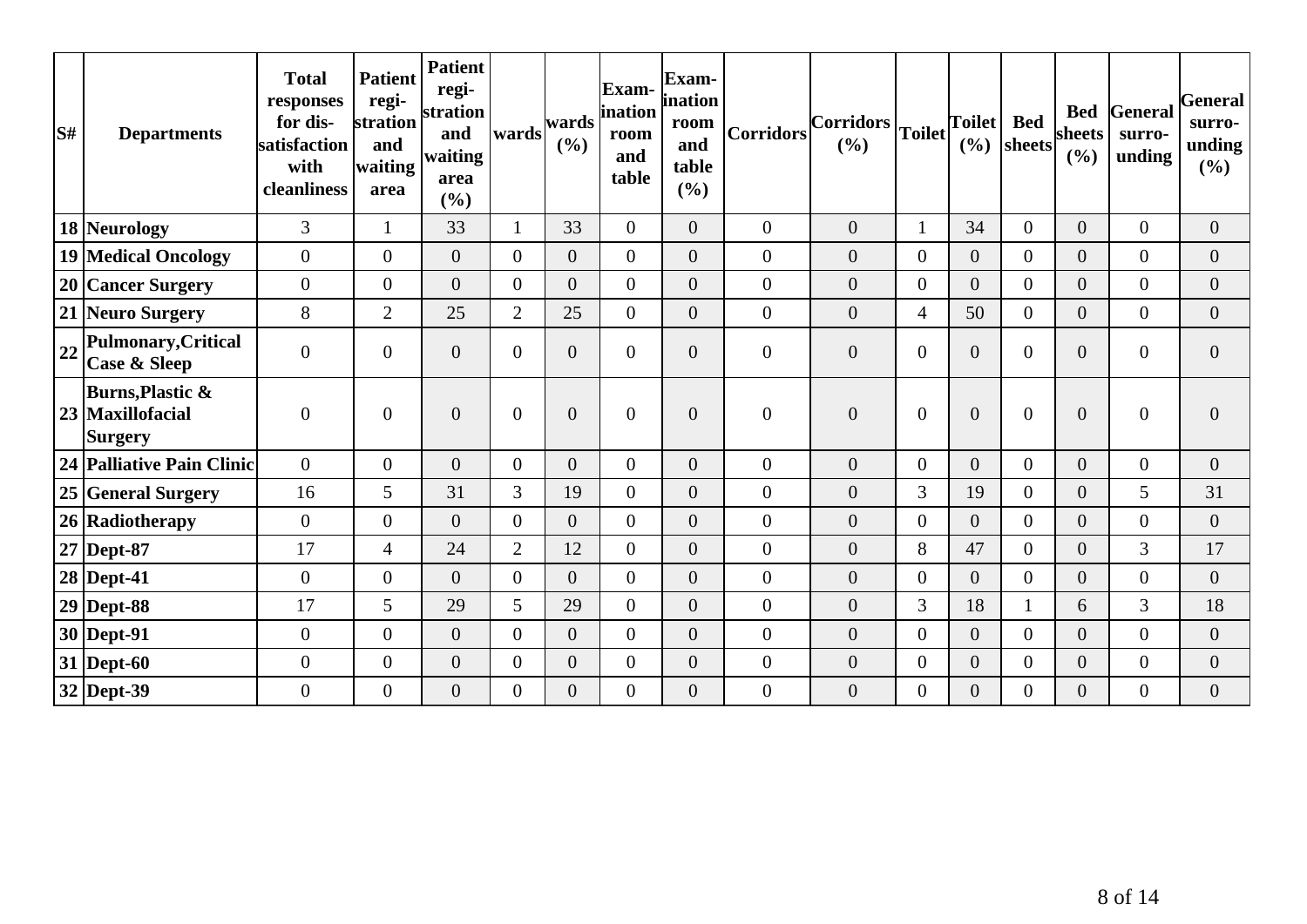### **3.3 Cost of Treatment**

| S#                      | <b>Departments</b>                                      | <b>Total responses</b><br>for dissatisfaction<br>with cost of<br>treatment | <b>Medicines</b><br>and Supplies | <b>Medicines</b><br>and Supplies<br>(%) | <b>Investigations</b> | Investigations $(\% )$ | <b>Informal</b><br>payment | <b>Informal</b><br>payment<br>(%) |
|-------------------------|---------------------------------------------------------|----------------------------------------------------------------------------|----------------------------------|-----------------------------------------|-----------------------|------------------------|----------------------------|-----------------------------------|
| $\bf{0}$                | <b>Total</b>                                            | 233                                                                        | 123                              | 53                                      | 75                    | 32                     | 35                         | 15                                |
| 1                       | Cardiology                                              | 12                                                                         | $\overline{4}$                   | 33                                      | 5                     | 42                     | 3                          | 25                                |
| $\boldsymbol{2}$        | <b>Haematology</b>                                      | $\boldsymbol{0}$                                                           | $\Omega$                         | $\overline{0}$                          | $\overline{0}$        | $\overline{0}$         | $\overline{0}$             | $\overline{0}$                    |
| $\overline{\mathbf{3}}$ | <b>Medicine</b>                                         | 50                                                                         | 26                               | 52                                      | 16                    | 32                     | 8                          | 16                                |
| $\overline{\mathbf{4}}$ | Nephrology                                              | $\overline{4}$                                                             | 1                                | 25                                      | $\overline{3}$        | 75                     | $\overline{0}$             | $\overline{0}$                    |
| 5                       | <b>Obstetrics and Gynaecology</b>                       | 17                                                                         | 9                                | 53                                      | 6                     | 35                     | $\overline{2}$             | 12                                |
| 6                       | <b>Orthopaedics</b>                                     | $\mathbf{1}$                                                               | 1                                | 100                                     | $\overline{0}$        | $\overline{0}$         | $\overline{0}$             | $\overline{0}$                    |
| $\overline{7}$          | Otorhinolaryngology                                     | 14                                                                         | 6                                | 43                                      | $\overline{4}$        | 29                     | $\overline{4}$             | 28                                |
| 8                       | <b>Paediatrics</b>                                      | $8\,$                                                                      | 6                                | 75                                      | $\mathbf{1}$          | 13                     | $\mathbf{1}$               | 12                                |
| 9                       | <b>Paediatric Surgery</b>                               | $\overline{2}$                                                             | $\overline{2}$                   | 100                                     | $\overline{0}$        | $\overline{0}$         | $\overline{0}$             | $\overline{0}$                    |
| <b>10</b>               | <b>Physical Medicine &amp;</b><br><b>Rehabilitation</b> | 23                                                                         | 18                               | 78                                      | $\overline{A}$        | 17                     |                            | 5                                 |
| 11                      | Psychiatry                                              | 3                                                                          | $\overline{2}$                   | 67                                      | $\mathbf{1}$          | 33                     | $\theta$                   | $\overline{0}$                    |
| 12                      | <b>Urology</b>                                          | $\overline{7}$                                                             | $\overline{4}$                   | 57                                      | $\overline{2}$        | 29                     | $\mathbf{1}$               | 14                                |
| 13                      | <b>CTVS</b>                                             | $\mathbf{2}$                                                               | 1                                | 50                                      | $\boldsymbol{0}$      | $\boldsymbol{0}$       | $\mathbf{1}$               | 50                                |
| 14                      | Endocrinology                                           | $\overline{4}$                                                             | $\overline{2}$                   | 50                                      | $\overline{2}$        | 50                     | $\overline{0}$             | $\overline{0}$                    |
| 15                      | <b>EYE</b>                                              | 5                                                                          | 3                                | 60                                      | $\mathbf{1}$          | 20                     | $\mathbf{1}$               | 20                                |
| <b>16</b>               | Skin                                                    | 29                                                                         | 22                               | 76                                      | $\overline{4}$        | 14                     | $\overline{3}$             | 10                                |
| 17                      | <b>Apex Regional STD Centre</b>                         | $\overline{0}$                                                             | $\overline{0}$                   | $\overline{0}$                          | $\boldsymbol{0}$      | $\overline{0}$         | $\overline{0}$             | $\overline{0}$                    |
| 18                      | Neurology                                               | 3                                                                          | 1                                | 33                                      | $\overline{2}$        | 67                     | $\overline{0}$             | $\overline{0}$                    |
| 19                      | <b>Medical Oncology</b>                                 | $\boldsymbol{0}$                                                           | $\overline{0}$                   | $\boldsymbol{0}$                        | $\boldsymbol{0}$      | $\overline{0}$         | $\overline{0}$             | $\overline{0}$                    |
| 20                      | <b>Cancer Surgery</b>                                   | $\mathbf{1}$                                                               | $\overline{0}$                   | $\boldsymbol{0}$                        | $\mathbf{1}$          | 100                    | $\overline{0}$             | $\overline{0}$                    |
| 21                      | Neuro Surgery                                           | 13                                                                         | $\overline{7}$                   | 54                                      | $\overline{4}$        | 31                     | $\overline{2}$             | 15                                |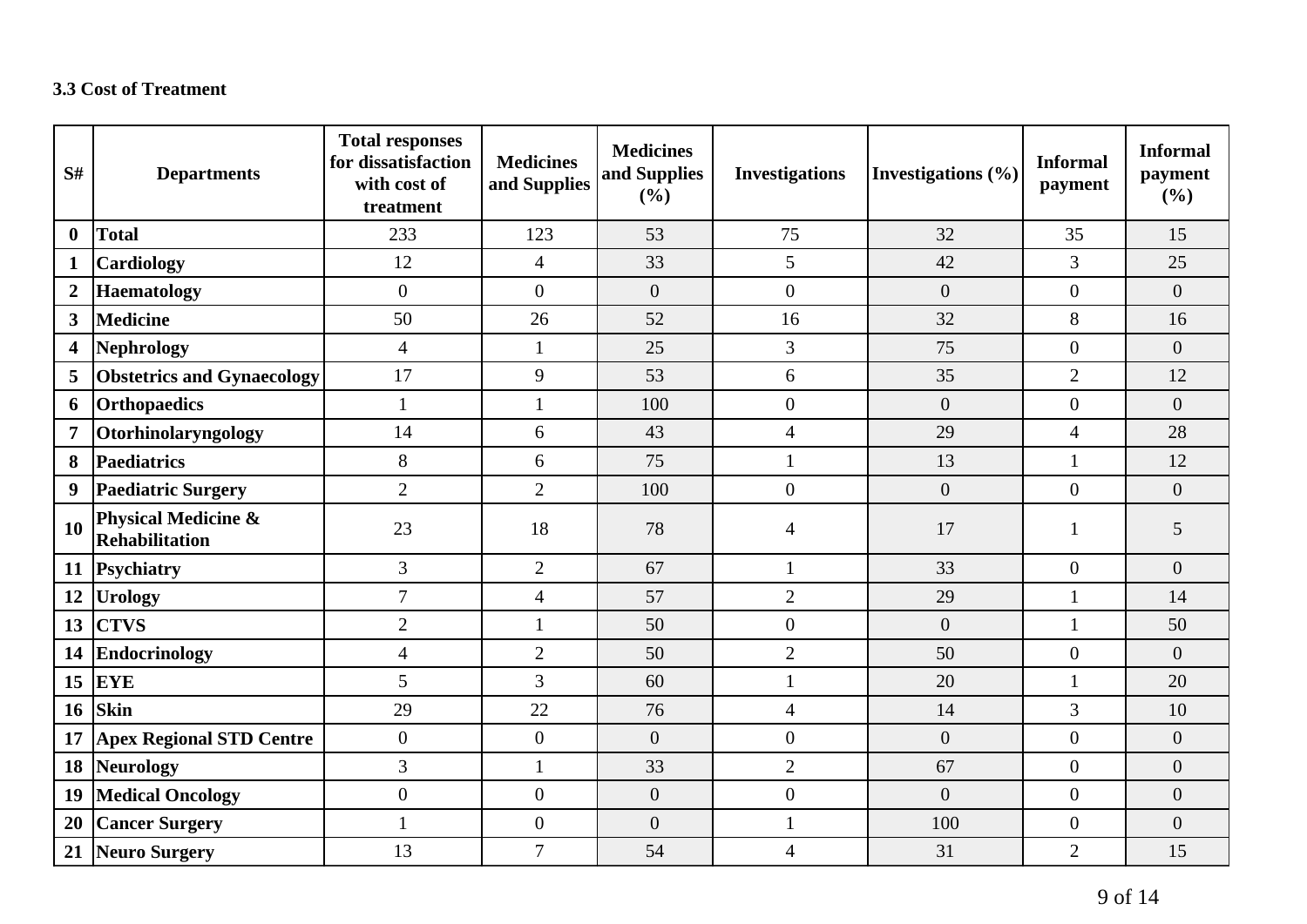| S# | <b>Departments</b>                                          | <b>Total responses</b><br>for dissatisfaction<br>with cost of<br>treatment | <b>Medicines</b><br>and Supplies | <b>Medicines</b><br>and Supplies<br>(%) | <b>Investigations</b> | Investigations $(\% )$ | <b>Informal</b><br>payment | <b>Informal</b><br>payment<br>$(\% )$ |
|----|-------------------------------------------------------------|----------------------------------------------------------------------------|----------------------------------|-----------------------------------------|-----------------------|------------------------|----------------------------|---------------------------------------|
| 22 | Pulmonary, Critical Case &<br><b>Sleep</b>                  | $\theta$                                                                   | $\overline{0}$                   | $\overline{0}$                          | $\overline{0}$        | $\overline{0}$         | $\overline{0}$             | $\overline{0}$                        |
| 23 | <b>Burns, Plastic &amp;</b><br><b>Maxillofacial Surgery</b> | $\overline{0}$                                                             | $\overline{0}$                   | $\overline{0}$                          | $\overline{0}$        | $\overline{0}$         | $\Omega$                   | $\overline{0}$                        |
|    | 24   Palliative Pain Clinic                                 | $\overline{0}$                                                             | $\overline{0}$                   | $\overline{0}$                          | $\Omega$              | $\overline{0}$         | $\Omega$                   | $\overline{0}$                        |
| 25 | <b>General Surgery</b>                                      | 12                                                                         | 4                                | 33                                      |                       | 58                     |                            | 9                                     |
|    | 26 Radiotherapy                                             | $\overline{0}$                                                             | $\Omega$                         | $\overline{0}$                          | $\theta$              | $\overline{0}$         | $\Omega$                   | $\overline{0}$                        |
|    | $27$ Dept-87                                                | 16                                                                         | $\overline{2}$                   | 13                                      | 9                     | 56                     | 5                          | 31                                    |
|    | 28   Dept-41                                                | $\overline{0}$                                                             | $\overline{0}$                   | $\overline{0}$                          | $\overline{0}$        | $\overline{0}$         | $\Omega$                   | $\overline{0}$                        |
|    | 29   Dept-88                                                | $\tau$                                                                     | $\overline{2}$                   | 29                                      | $\overline{3}$        | 43                     | 2                          | 28                                    |
|    | 30   Dept-91                                                | $\overline{0}$                                                             | $\Omega$                         | $\overline{0}$                          | $\Omega$              | $\overline{0}$         | 0                          | $\overline{0}$                        |
|    | 31   Dept-60                                                | $\overline{0}$                                                             | $\theta$                         | $\overline{0}$                          | $\theta$              | $\overline{0}$         | $\theta$                   | $\overline{0}$                        |
|    | 32   Dept-39                                                | $\theta$                                                                   | $\Omega$                         | $\overline{0}$                          | $\Omega$              | $\overline{0}$         | $\Omega$                   | $\overline{0}$                        |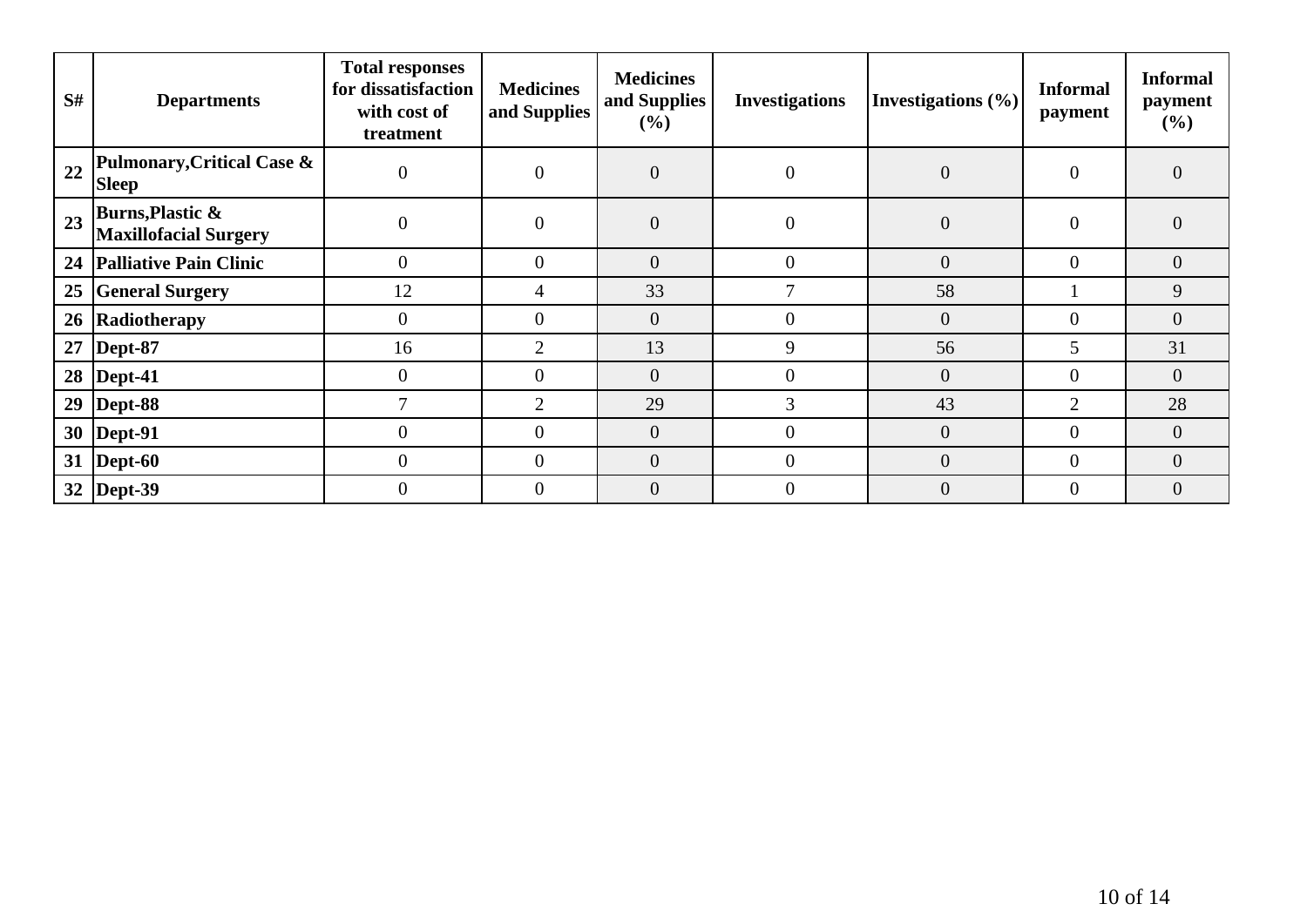## **3.4 Quality of Treatment**

| S#                      | <b>Departments</b>                               | <b>Total</b><br>responses for<br>dissatisfaction<br>with quality<br>of treatment | No relief<br>in<br>symptoms | No relief<br>in<br>symptoms<br>(%) | <b>Health</b><br>condition<br>worsened | <b>Health</b><br>condition<br> worsened<br>(%) | <b>Doctor</b><br>did not<br>listen<br>carefully | <b>Doctor</b><br>did nôt<br>listen<br>carefully<br>(%) | Inadequately Inadequately<br>skilled<br>nurses | skilled<br>nurses $(\% )$ | Poor<br>quality<br>of food | Poor<br>quality<br><b>of</b><br>food<br>$(\frac{6}{6})$ |
|-------------------------|--------------------------------------------------|----------------------------------------------------------------------------------|-----------------------------|------------------------------------|----------------------------------------|------------------------------------------------|-------------------------------------------------|--------------------------------------------------------|------------------------------------------------|---------------------------|----------------------------|---------------------------------------------------------|
| $\boldsymbol{0}$        | Total                                            | 166                                                                              | 39                          | 23                                 | 20                                     | 12                                             | 87                                              | 52                                                     | 12                                             | $\overline{7}$            | 8                          | 6                                                       |
| $\mathbf{1}$            | <b>Cardiology</b>                                | 6                                                                                | $\overline{2}$              | 33                                 | $\mathbf{1}$                           | 17                                             | $\overline{2}$                                  | 33                                                     | $\mathbf{1}$                                   | 17                        | $\overline{0}$             | $\overline{0}$                                          |
| $\boldsymbol{2}$        | Haematology                                      | $\overline{0}$                                                                   | $\overline{0}$              | $\overline{0}$                     | $\overline{0}$                         | $\overline{0}$                                 | $\overline{0}$                                  | $\overline{0}$                                         | $\overline{0}$                                 | $\overline{0}$            | $\overline{0}$             | $\overline{0}$                                          |
| $\mathbf{3}$            | Medicine                                         | 42                                                                               | 8                           | 19                                 | 10                                     | 24                                             | 19                                              | 45                                                     | $\overline{2}$                                 | 5                         | 3                          | $\tau$                                                  |
| $\overline{\mathbf{4}}$ | Nephrology                                       |                                                                                  | $\overline{0}$              | $\overline{0}$                     | $\mathbf{0}$                           | $\overline{0}$                                 | 1                                               | 100                                                    | $\boldsymbol{0}$                               | $\overline{0}$            | $\overline{0}$             | $\overline{0}$                                          |
| 5                       | <b>Obstetrics and</b><br><b>Gynaecology</b>      | 14                                                                               | $\overline{4}$              | 29                                 | 3                                      | 21                                             | 5                                               | 36                                                     | $\overline{2}$                                 | 14                        | $\overline{0}$             | $\mathbf{0}$                                            |
|                         | 6 Orthopaedics                                   | $\overline{0}$                                                                   | $\overline{0}$              | $\overline{0}$                     | $\overline{0}$                         | $\overline{0}$                                 | $\overline{0}$                                  | $\overline{0}$                                         | $\boldsymbol{0}$                               | $\overline{0}$            | $\overline{0}$             | $\overline{0}$                                          |
| $\overline{7}$          | Otorhinolaryngology                              | 10                                                                               | $\overline{2}$              | 20                                 | $\mathbf{1}$                           | 10                                             | 6                                               | 60                                                     | $\mathbf{1}$                                   | 10                        | $\overline{0}$             | $\overline{0}$                                          |
|                         | 8 Paediatrics                                    | $\overline{7}$                                                                   | 1                           | 14                                 | $\boldsymbol{0}$                       | $\overline{0}$                                 | $\overline{4}$                                  | 57                                                     | $\mathbf{1}$                                   | 14                        | 1                          | 15                                                      |
| 9                       | <b>Paediatric Surgery</b>                        | $\overline{0}$                                                                   | $\overline{0}$              | $\boldsymbol{0}$                   | $\boldsymbol{0}$                       | $\overline{0}$                                 | $\overline{0}$                                  | $\overline{0}$                                         | $\boldsymbol{0}$                               | $\overline{0}$            | $\overline{0}$             | $\boldsymbol{0}$                                        |
| <b>10</b>               | <b>Physical Medicine &amp;</b><br>Rehabilitation | 20                                                                               | 6                           | 30                                 | 1                                      | 5                                              | 10                                              | 50                                                     | $\mathbf{1}$                                   | 5                         | $\overline{2}$             | 10                                                      |
|                         | 11 Psychiatry                                    | $\overline{4}$                                                                   | $\mathbf{1}$                | 25                                 | $\mathbf{0}$                           | $\overline{0}$                                 | 3                                               | 75                                                     | $\mathbf{0}$                                   | $\overline{0}$            | $\overline{0}$             | $\overline{0}$                                          |
|                         | 12 Urology                                       | 3                                                                                | $\mathbf{1}$                | 33                                 | $\overline{0}$                         | $\overline{0}$                                 | $\overline{2}$                                  | 67                                                     | $\overline{0}$                                 | $\overline{0}$            | $\overline{0}$             | $\overline{0}$                                          |
|                         | $13$ CTVS                                        | 3                                                                                | $\overline{0}$              | $\overline{0}$                     | $\overline{0}$                         | $\overline{0}$                                 | $\overline{2}$                                  | 67                                                     | $\overline{0}$                                 | $\overline{0}$            | $\mathbf{1}$               | 33                                                      |
|                         | 14 Endocrinology                                 | $\overline{2}$                                                                   | $\overline{0}$              | $\boldsymbol{0}$                   | $\mathbf{1}$                           | 50                                             |                                                 | 50                                                     | $\boldsymbol{0}$                               | $\overline{0}$            | $\boldsymbol{0}$           | $\boldsymbol{0}$                                        |
|                         | $15$ EYE                                         | $\overline{7}$                                                                   | $\overline{4}$              | 57                                 | $\overline{0}$                         | $\overline{0}$                                 | 3                                               | 43                                                     | $\mathbf{0}$                                   | $\overline{0}$            | $\overline{0}$             | $\overline{0}$                                          |
|                         | $16$ Skin                                        | 17                                                                               | 5                           | 29                                 | $\overline{0}$                         | $\overline{0}$                                 | 11                                              | 65                                                     | $\mathbf{1}$                                   | 6                         | $\overline{0}$             | $\overline{0}$                                          |
| 17                      | <b>Apex Regional STD</b><br><b>Centre</b>        | $\overline{0}$                                                                   | $\overline{0}$              | $\overline{0}$                     | $\overline{0}$                         | $\mathbf{0}$                                   | $\theta$                                        | $\overline{0}$                                         | $\overline{0}$                                 | $\overline{0}$            | $\mathbf{0}$               | $\theta$                                                |
|                         | 18 Neurology                                     | 5                                                                                | $\mathbf{1}$                | 20                                 | $\mathbf{1}$                           | 20                                             | $\overline{2}$                                  | 40                                                     | $\mathbf{1}$                                   | 20                        | $\overline{0}$             | $\boldsymbol{0}$                                        |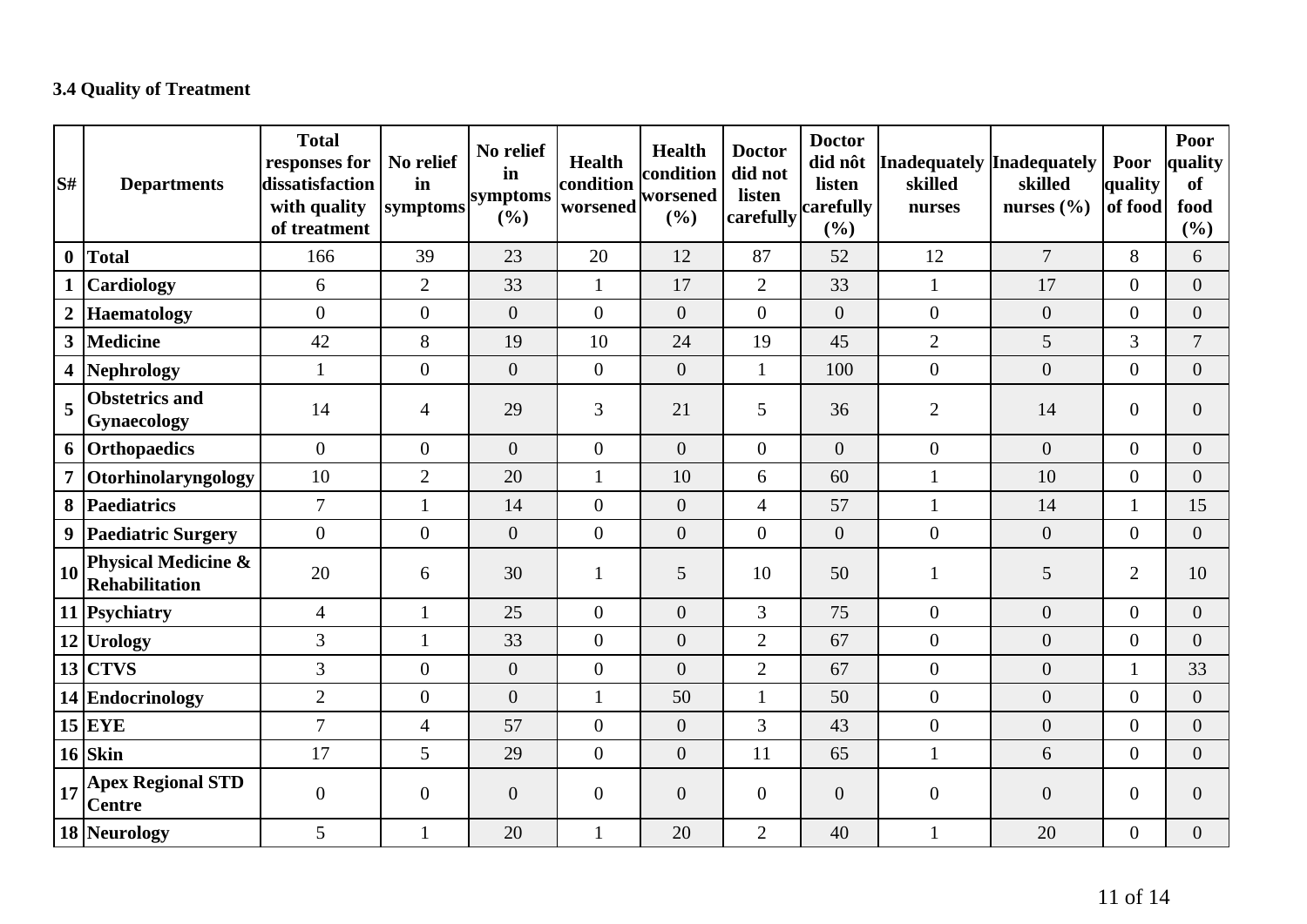| $\mathbf{S}^{\#}$ | <b>Departments</b>                                                  | <b>Total</b><br>responses for<br>dissatisfaction<br>with quality<br>of treatment | No relief<br>in<br>symptoms | No relief<br>in<br>symptoms<br>(%) | <b>Health</b><br>condition<br>worsened | <b>Health</b><br>condition<br>worsened<br>$(\%)$ | <b>Doctor</b><br>did not<br>listen<br>carefully | <b>Doctor</b><br>did nôt<br>listen<br>carefully<br>(%) | Inadequately<br>skillednurses | Inadequately<br>skilled<br>nurses $(\% )$ | Poor<br>quality<br>of food | Poor<br>quality<br>offood<br>$(\%)$ |
|-------------------|---------------------------------------------------------------------|----------------------------------------------------------------------------------|-----------------------------|------------------------------------|----------------------------------------|--------------------------------------------------|-------------------------------------------------|--------------------------------------------------------|-------------------------------|-------------------------------------------|----------------------------|-------------------------------------|
|                   | 19 Medical Oncology                                                 | $\overline{0}$                                                                   | $\boldsymbol{0}$            | $\overline{0}$                     | $\boldsymbol{0}$                       | $\overline{0}$                                   | $\overline{0}$                                  | $\overline{0}$                                         | $\overline{0}$                | $\boldsymbol{0}$                          | $\overline{0}$             | $\Omega$                            |
|                   | 20 Cancer Surgery                                                   |                                                                                  | $\boldsymbol{0}$            | $\overline{0}$                     | $\overline{0}$                         | $\overline{0}$                                   |                                                 | 100                                                    | $\overline{0}$                | $\overline{0}$                            | $\overline{0}$             | $\overline{0}$                      |
|                   | 21 Neuro Surgery                                                    | $\overline{2}$                                                                   | $\overline{0}$              | $\overline{0}$                     | $\overline{0}$                         | $\overline{0}$                                   | $\overline{2}$                                  | 100                                                    | $\overline{0}$                | $\overline{0}$                            | $\overline{0}$             | $\overline{0}$                      |
| 22                | Pulmonary, Critical<br><b>Case &amp; Sleep</b>                      | $\overline{0}$                                                                   | $\boldsymbol{0}$            | $\overline{0}$                     | $\boldsymbol{0}$                       | $\overline{0}$                                   | $\overline{0}$                                  | $\overline{0}$                                         | $\boldsymbol{0}$              | $\boldsymbol{0}$                          | $\overline{0}$             | $\Omega$                            |
|                   | <b>Burns, Plastic &amp;</b><br>23   Maxillofacial<br><b>Surgery</b> | $\overline{0}$                                                                   | $\overline{0}$              | $\overline{0}$                     | $\overline{0}$                         | $\overline{0}$                                   | $\overline{0}$                                  | $\overline{0}$                                         | $\boldsymbol{0}$              | $\overline{0}$                            | $\overline{0}$             |                                     |
|                   | 24 Palliative Pain Clinic                                           | $\overline{0}$                                                                   | $\boldsymbol{0}$            | $\overline{0}$                     | $\boldsymbol{0}$                       | $\overline{0}$                                   | $\overline{0}$                                  | $\overline{0}$                                         | $\overline{0}$                | $\boldsymbol{0}$                          | $\overline{0}$             | $\overline{0}$                      |
|                   | 25 General Surgery                                                  | 9                                                                                |                             | 11                                 | $\overline{2}$                         | 22                                               | 5                                               | 56                                                     | $\boldsymbol{0}$              | $\boldsymbol{0}$                          |                            | 11                                  |
|                   | 26 Radiotherapy                                                     | $\mathbf{0}$                                                                     | $\boldsymbol{0}$            | $\overline{0}$                     | $\overline{0}$                         | $\overline{0}$                                   | $\overline{0}$                                  | $\overline{0}$                                         | $\overline{0}$                | $\overline{0}$                            | $\theta$                   | $\overline{0}$                      |
|                   | $27$ Dept-87                                                        | 8                                                                                |                             | 13                                 | $\overline{0}$                         | $\overline{0}$                                   | 6                                               | 75                                                     | $\mathbf{1}$                  | 12                                        | $\overline{0}$             | $\overline{0}$                      |
|                   | 28   Dept-41                                                        | $\overline{0}$                                                                   | $\overline{0}$              | $\overline{0}$                     | $\overline{0}$                         | $\overline{0}$                                   | $\overline{0}$                                  | $\overline{0}$                                         | $\overline{0}$                | $\overline{0}$                            | $\theta$                   | $\Omega$                            |
|                   | $29$ Dept-88                                                        | 5                                                                                | $\overline{2}$              | 40                                 | $\boldsymbol{0}$                       | $\overline{0}$                                   | $\overline{2}$                                  | 40                                                     |                               | 20                                        | $\overline{0}$             | $\overline{0}$                      |
|                   | $30$ Dept-91                                                        | $\overline{0}$                                                                   | $\overline{0}$              | $\overline{0}$                     | $\overline{0}$                         | $\overline{0}$                                   | $\overline{0}$                                  | $\overline{0}$                                         | $\overline{0}$                | $\overline{0}$                            | $\overline{0}$             | $\overline{0}$                      |
|                   | $31$ Dept-60                                                        | $\overline{0}$                                                                   | $\boldsymbol{0}$            | $\overline{0}$                     | $\overline{0}$                         | $\overline{0}$                                   | $\overline{0}$                                  | $\overline{0}$                                         | $\boldsymbol{0}$              | $\boldsymbol{0}$                          | $\overline{0}$             | $\overline{0}$                      |
|                   | $32$ Dept-39                                                        | $\boldsymbol{0}$                                                                 | $\boldsymbol{0}$            | $\overline{0}$                     | $\boldsymbol{0}$                       | $\boldsymbol{0}$                                 | $\overline{0}$                                  | $\overline{0}$                                         | $\overline{0}$                | $\boldsymbol{0}$                          | $\overline{0}$             | $\overline{0}$                      |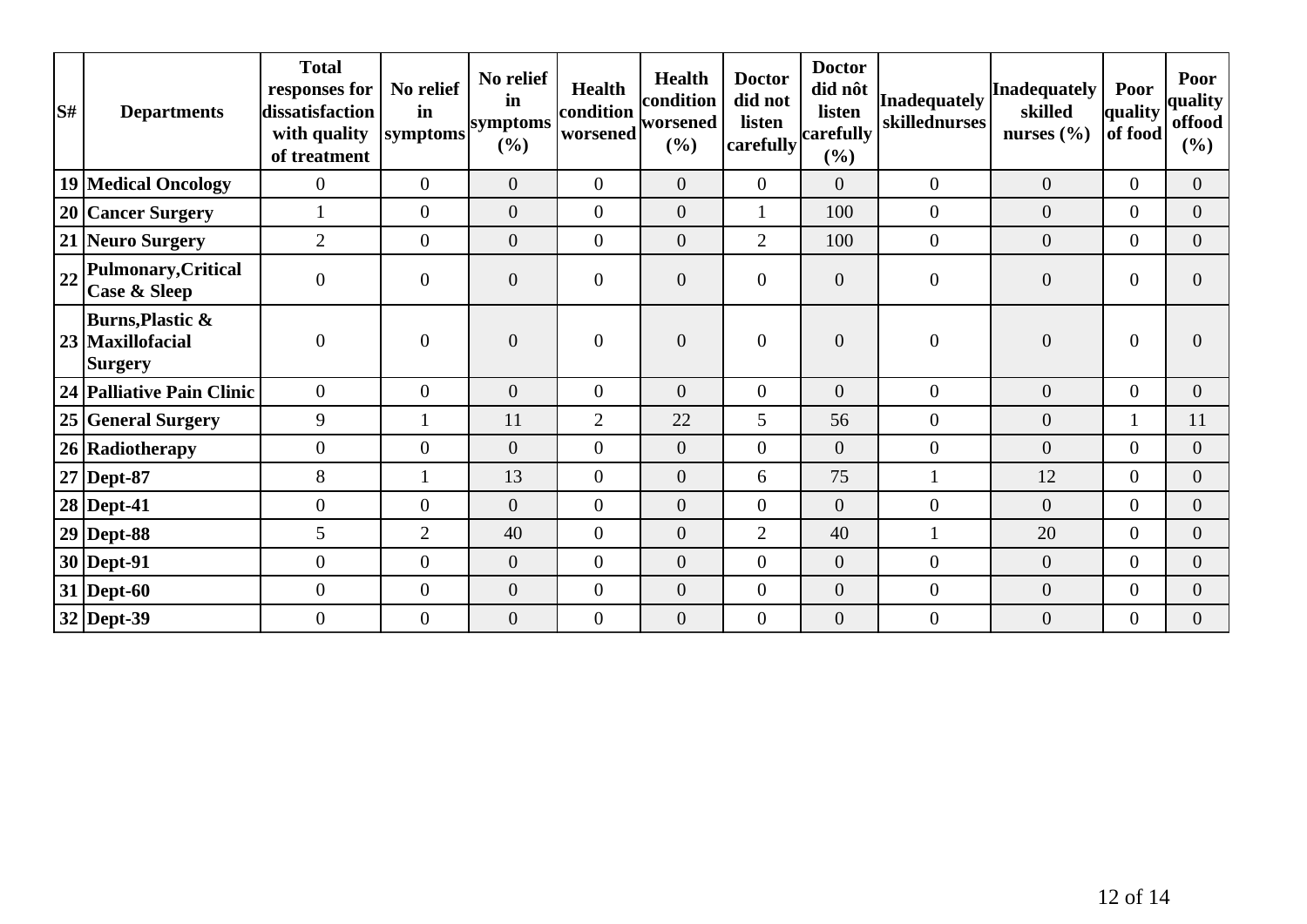### **3.5 Other Reasons**

| S#                      | <b>Departments</b>                           | <b>Total</b><br>responses<br>for dis-<br>satisfaction<br>with other<br>reasons | Long<br>waiting<br>time | Long<br>time<br>(%) | waiting Inadequate<br>information | Inadequate<br>information<br>(%) | Lack of<br>amenities | <b>Lack of</b><br><b>amenities</b><br>(%) | Lack<br><b>of</b><br> support | Lack<br><b>of</b><br>(%) | Over<br>support crowding | Over<br>crowding<br>(%) | Any<br>other   | Any<br>other<br>(%) |
|-------------------------|----------------------------------------------|--------------------------------------------------------------------------------|-------------------------|---------------------|-----------------------------------|----------------------------------|----------------------|-------------------------------------------|-------------------------------|--------------------------|--------------------------|-------------------------|----------------|---------------------|
| $\bf{0}$                | Total                                        | 575                                                                            | 223                     | 39                  | 50                                | 9                                | 39                   | $\overline{7}$                            | 40                            | $\overline{7}$           | 126                      | 22                      | 97             | 16                  |
| $\mathbf{1}$            | <b>Cardiology</b>                            | 15                                                                             | 9                       | 60                  | $\mathbf{1}$                      | $\boldsymbol{7}$                 | $\mathbf{1}$         | $\overline{7}$                            | 1                             | $\overline{7}$           | $\overline{2}$           | 13                      | $\mathbf{1}$   | 6                   |
| $\boldsymbol{2}$        | <b>Haematology</b>                           | $\overline{0}$                                                                 | $\overline{0}$          | $\overline{0}$      | $\overline{0}$                    | $\boldsymbol{0}$                 | $\boldsymbol{0}$     | $\overline{0}$                            | $\overline{0}$                | $\overline{0}$           | $\overline{0}$           | $\overline{0}$          | $\overline{0}$ | $\overline{0}$      |
| $\mathbf{3}$            | Medicine                                     | 127                                                                            | 48                      | 38                  | 8                                 | 6                                | 9                    | $\overline{7}$                            | 8                             | 6                        | 29                       | 23                      | 25             | 20                  |
| $\overline{\mathbf{4}}$ | Nephrology                                   | 10                                                                             | 3                       | 30                  | $\mathbf{1}$                      | 10                               | $\boldsymbol{0}$     | $\overline{0}$                            | $\overline{0}$                | $\overline{0}$           | $\overline{4}$           | 40                      | $\overline{2}$ | 20                  |
| 5                       | <b>Obstetrics and</b><br>Gynaecology         | 30                                                                             | 13                      | 43                  | 1                                 | 3                                | 3                    | 10                                        | $\overline{3}$                | 10                       | 6                        | 20                      | $\overline{4}$ | 14                  |
|                         | 6 Orthopaedics                               | $\mathbf{1}$                                                                   | $\mathbf{1}$            | 100                 | $\overline{0}$                    | $\overline{0}$                   | $\boldsymbol{0}$     | $\overline{0}$                            | $\overline{0}$                | $\overline{0}$           | $\overline{0}$           | $\overline{0}$          | $\overline{0}$ | $\overline{0}$      |
| $\overline{7}$          | Otorhinolaryngology                          | 31                                                                             | 13                      | 42                  | $\overline{4}$                    | 13                               | 3                    | 10                                        | 1                             | 3                        | 6                        | 19                      | $\overline{4}$ | 13                  |
|                         | 8 Paediatrics                                | 21                                                                             | $\overline{4}$          | 19                  | $\overline{2}$                    | 10                               | $\boldsymbol{0}$     | $\mathbf{0}$                              | 3                             | 14                       | 5                        | 24                      | $\overline{7}$ | 33                  |
| $\boldsymbol{9}$        | <b>Paediatric Surgery</b>                    | $\overline{3}$                                                                 | $\overline{2}$          | 67                  | $\overline{0}$                    | $\boldsymbol{0}$                 | $\mathbf{1}$         | 33                                        | $\overline{0}$                | $\overline{0}$           | $\Omega$                 | $\overline{0}$          | $\overline{0}$ | $\overline{0}$      |
| $\vert$ 10              | <b>Physical Medicine</b><br>& Rehabilitation | 53                                                                             | 20                      | 38                  | 5                                 | $\overline{9}$                   | 3                    | 6                                         | 4                             | 8                        | 15                       | 28                      | 6              | 11                  |
|                         | 11 Psychiatry                                | $\overline{7}$                                                                 | $\overline{0}$          | $\overline{0}$      | $\mathbf{1}$                      | 14                               | $\mathbf{1}$         | 14                                        | $\overline{0}$                | $\overline{0}$           | $\overline{2}$           | 29                      | $\overline{3}$ | 43                  |
|                         | 12 Urology                                   | 24                                                                             | 13                      | 54                  | $\overline{4}$                    | 17                               | $\mathbf{1}$         | $\overline{4}$                            | $\overline{0}$                | $\overline{0}$           | 5                        | 21                      | 1              | $\overline{4}$      |
|                         | $13$ CTVS                                    | 3                                                                              | $\mathbf{1}$            | 33                  | $\boldsymbol{0}$                  | $\overline{0}$                   | $\boldsymbol{0}$     | $\overline{0}$                            | $\overline{0}$                | $\overline{0}$           | $\mathbf{1}$             | 33                      | $\mathbf{1}$   | 34                  |
|                         | 14 Endocrinology                             | 17                                                                             | $\overline{7}$          | 41                  | $\overline{2}$                    | 12                               | $\mathbf{1}$         | 6                                         | $\overline{0}$                | $\boldsymbol{0}$         | $\overline{4}$           | 24                      | $\overline{3}$ | 17                  |
|                         | $15$ EYE                                     | 21                                                                             | 6                       | 29                  | 3                                 | 14                               | $\mathbf{1}$         | 5                                         | 1                             | 5                        | 6                        | 29                      | $\overline{4}$ | 18                  |
|                         | $16$ Skin                                    | 63                                                                             | 26                      | 41                  | 6                                 | 10                               | 3                    | 5                                         | 5                             | 8                        | 10                       | 16                      | 13             | 20                  |
| 17                      | <b>Apex Regional STD</b><br><b>Centre</b>    | $\overline{0}$                                                                 | $\mathbf{0}$            | $\overline{0}$      | $\boldsymbol{0}$                  | $\boldsymbol{0}$                 | $\boldsymbol{0}$     | $\overline{0}$                            | $\overline{0}$                | $\boldsymbol{0}$         | $\overline{0}$           | $\overline{0}$          | $\overline{0}$ | $\overline{0}$      |
|                         | 18 Neurology                                 | 18                                                                             | 9                       | 50                  |                                   | 6                                | $\mathbf{1}$         | 6                                         | 1                             | 6                        | 6                        | 32                      | $\overline{0}$ | $\overline{0}$      |